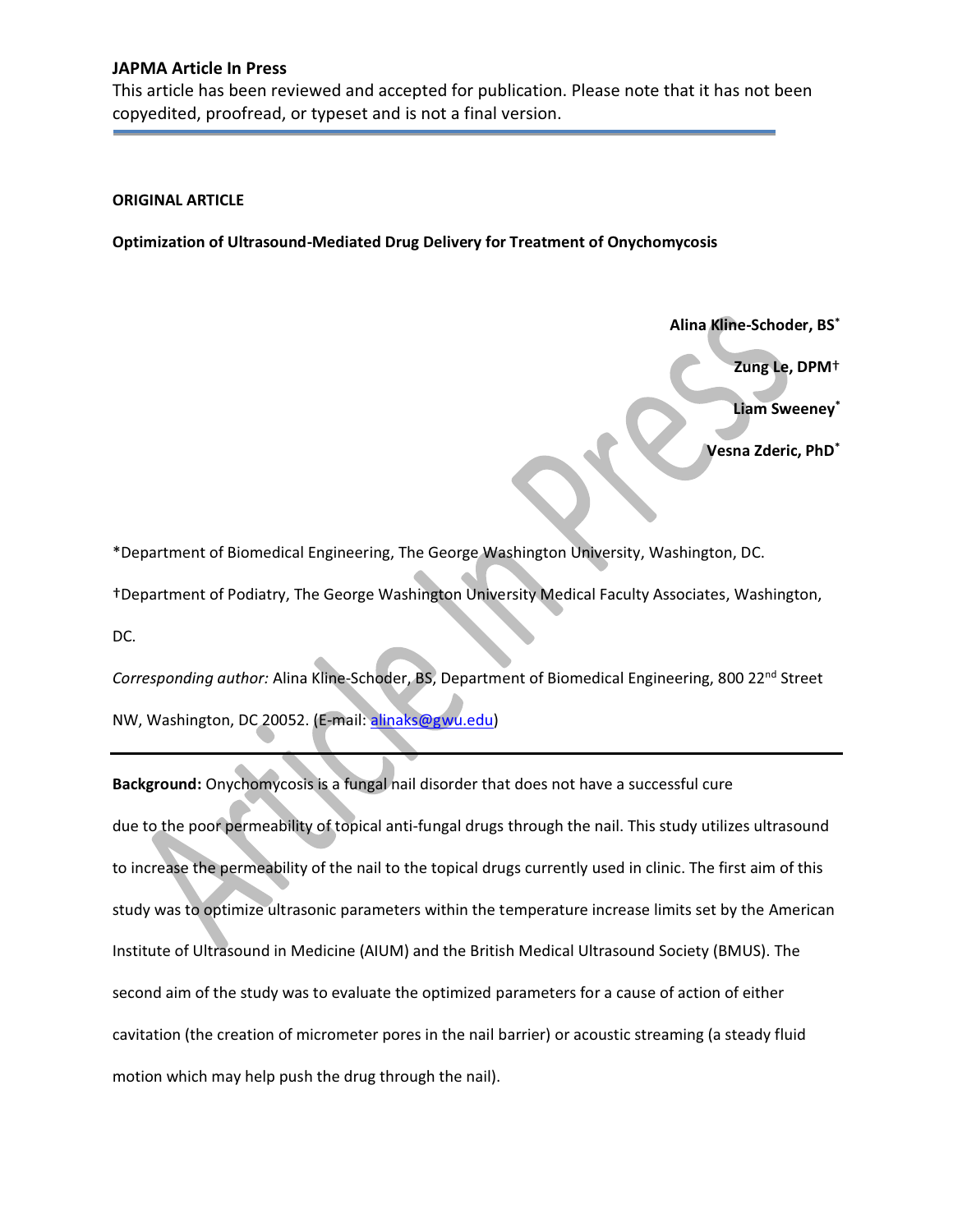This article has been reviewed and accepted for publication. Please note that it has not been copyedited, proofread, or typeset and is not a final version.

**Methods:** Porcine and human nails are used in the five studies. PZFlex Modeling Software is used to model the temperature increase in the toe as a result of ultrasonic application and these results were used to develop the three parameters tested throughout the rest of the studies. The three parameters tested were 1 min of continuous ultrasonic application, 3 min of 50% ultrasonic application and 5 min of 50% ultrasonic application. In order to address the second aim of our research work, these three parameters were tested for the presence of streaming and cavitation.

**Results:** At the three tested parameters, the most permeation of the nail occurs with 1 min of continuous application of ultrasound to the nail. It was also found that there was limited cavitation and significant streaming at all three parameters. This suggests that streaming may be the main mechanismof-action in ultrasound-mediated drug delivery through the nail.

**Conclusions:** The parameter of 1 min of continuous ultrasonic testing will continue to be employed as the testing is moved to a rabbit model of onychomycosis.

Onychomycosis is a fungal nail disorder that causes nail thickening, discoloration and brittleness.<sup>1</sup> As a result of thickened nails, patients with onychomycosis experience discomfort and pain with normal nail use.<sup>2</sup> Notably, mycotic nails have been shown to have a negative psychosocial impact, particularly causing embarrassment and stigmatization.<sup>3</sup> If left untreated, onychomycosis increases the risk of severe infection, particularly in those with diabetes who are at risk of developing cellulitis, ulcers, and gangerene.4

Currently three main treatment plans are prescribed in clinic for onychomycosis treatment – an oral drug (Terbinafine, Itracanozole, or Fluconazole), a topical drug (Eficanozole, Ciclopirox, or Tavaborole) or a combination therapy of both an oral and topical drug.<sup>5</sup>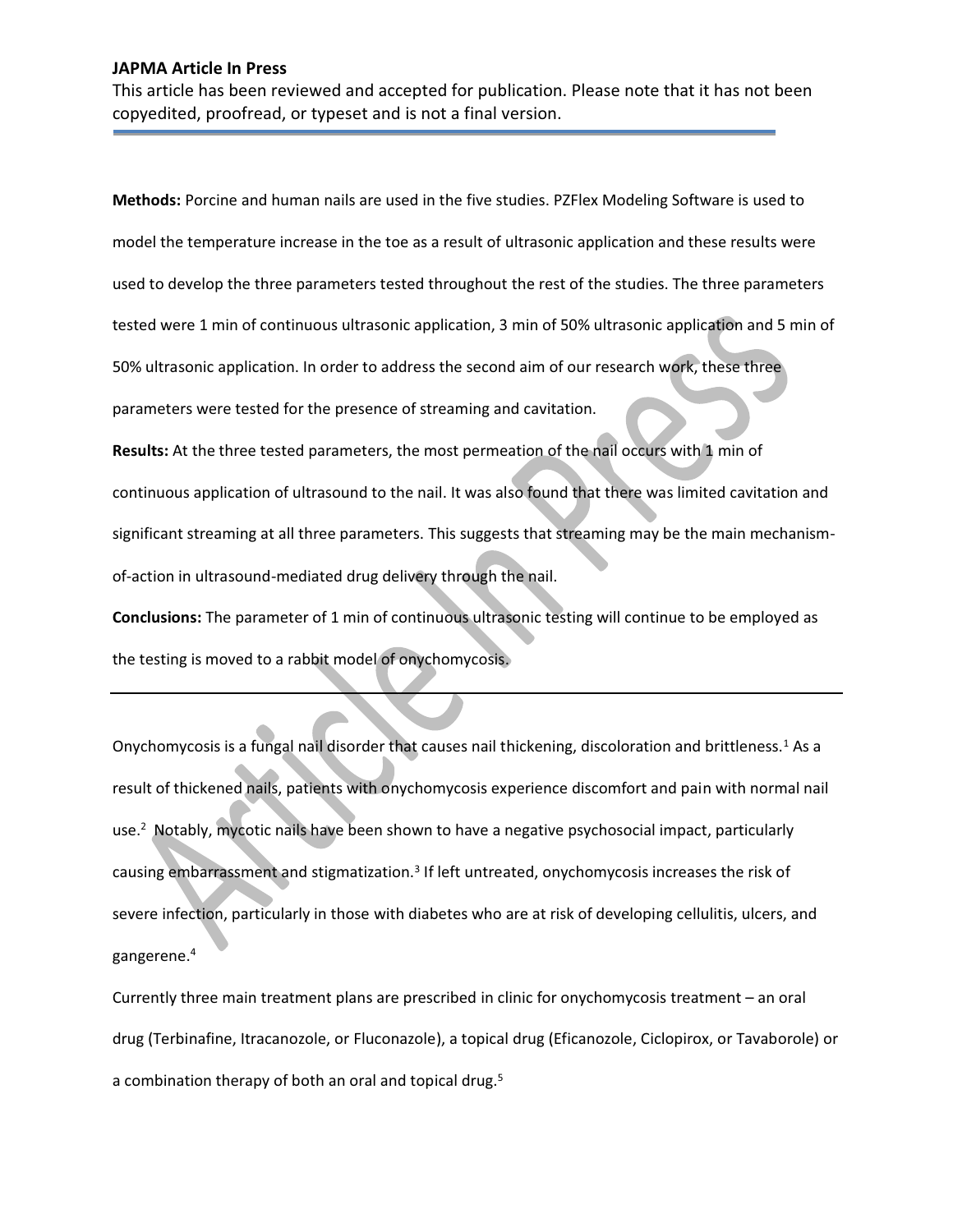This article has been reviewed and accepted for publication. Please note that it has not been copyedited, proofread, or typeset and is not a final version.

Terbinafine is the most commonly prescribed oral drug. However, according to 48 randomized studies, Terbinafine has a clinical cure rate of only 37% and the drug is associated with rare (2.5 in 100,000 patients), but dangerous side effects including elevated liver enzyme tests that can indicate liver damage and hepatitis.<sup>5,6</sup>

Although several topical drugs are currently approved for clinical use, the most popularly prescribed drug is Efinaconazole. Efinaconazole has been shown to be more effective than its main competitor, Ciclopirox.7 In treatment, Ciclopirox or Efinaconazole is applied directly to the top of the nail and causes negligible side effects.<sup>8</sup> However, due to binding between the keratin in the nail and either drug, the anti-fungal drug progresses slowly and incompletely through the nail.<sup>9</sup> As a result, Efinaconazole has a cure rate of only 50% after 72 weeks of application and Ciclopirox has a cure rate of only 36% after 6 months of application.<sup>10,11</sup>

Ultrasound-mediated drug delivery has successfully been used through the skin and the eyes. 12,13 The two main mechanisms of action in ultrasound-enhanced drug delivery are cavitation and streaming. Cavitation is the creation of micrometer-size pores in the barrier. There are two types of cavitation  $$ stable cavitation and inertial cavitation. Stable cavitation is the expansion and contraction of bubbles that are already present in or near the barrier in response to ultrasound. Inertial cavitation is the large size change of short-lived bubbles that eventually collapse.<sup>14</sup> Streaming is a force caused by the reduction in the ultrasound waves due to their absorption and scattering. <sup>15</sup> Specifically, microstreaming is the movement of fluid in a localized area. Streaming has been shown previously to be the cause of action in drug delivery through the skin, and cavitation has been shown to be the main mechanism in ultrasound-mediated drug delivery through the cornea. 12,13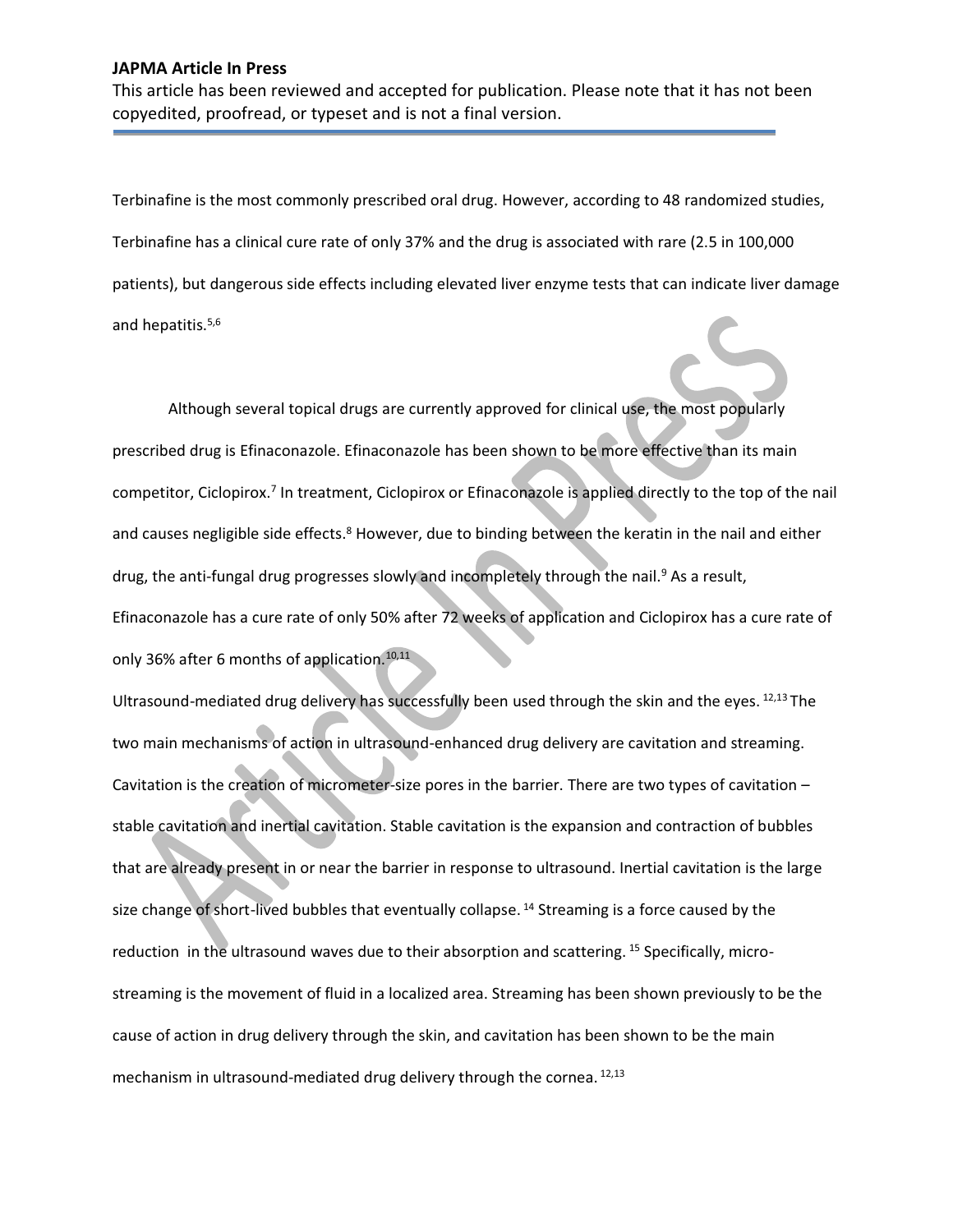This article has been reviewed and accepted for publication. Please note that it has not been copyedited, proofread, or typeset and is not a final version.

Previous studies published by our laboratory confirm the efficacy of using ultrasound to increase drug delivery through the nail using porcine nails and a drug-mimicking blue dye. These same studies tested a range of frequencies (400 kHZ  $-1$  MHz) and found that the most drug delivery occurs with a frequency of 1 MHz. <sup>16</sup> These same studies found that the temperature increase after 5 min of continuous application at a frequency of 1 MHz, and an intensity of 1 W/cm<sup>2</sup> was close to the safety regulations of the American Institute of Ultrasound in Medicine (AIUM) and the British Medical Ultrasound Society (BMUS). 16 The first aim of this study was to test the efficacy of ultrasound-mediated drug delivery through the nail while testing the drug actually used in clinic, Ciclopirox. The second aim of this study was to optimize ultrasonic parameters while staying within the temperature increase considered safe by both the AIUM and the BMUS. In order to do this, safety modeling experiments were used to guide the optimization of the ultrasonic parameters which were then tested *in vitro* with human nails. Finally, cavitation and streaming studies were performed in order to examine the ultrasonic mechanism of action in nail drug delivery.

#### **Materials and Methods**

Five distinct sets of ultrasonic experiments are presented in this experimental work, as explained by the Table 1. The first study is the Ciclopirox Diffusion Cell Study, which was performed in order to confirm the efficacy of ultrasound-mediated drug delivery in increasing the permeation of the nail to one of the topical drugs used in clinic today. The second study was the Pulsed Modeling Study, which was performed in order to develop the ultrasonic parameters that were used for the final three studies, which were performed *in vitro*. The first set of these *in vitro* studies, the Luminosity Experiments was performed to assess the permeation of the excised human nail at the ultrasound parameters found to be safe by the Pulsed Modeling Studies. The second set of these *in vitro* studies, the Cavitation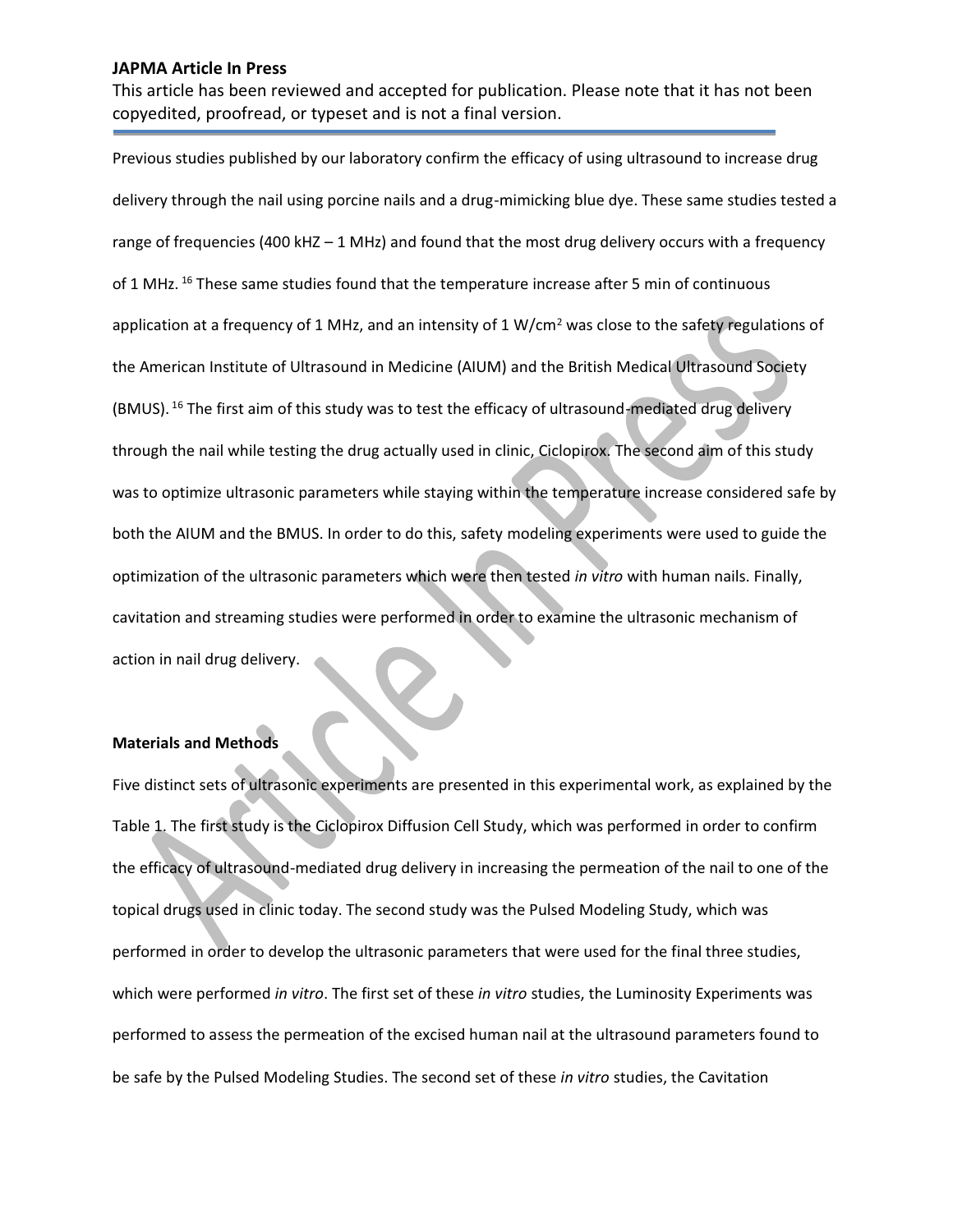This article has been reviewed and accepted for publication. Please note that it has not been copyedited, proofread, or typeset and is not a final version.

Experiment, was performed to assess the impact of cavitation on the permeation of the nail at the chosen parameters. The final set of *in vitro* studies, the Streaming Experiment, was performed to assess the impact of streaming on the permeation of the nail at the chosen parameters.

## **A. Ultrasound Parameters**

The unfocused circular ultrasound (US) transducers used in all *in vitro* experiments had an active diameter of 15 mm and center frequencies of 400, 600, and 800 kHz and 1 MHz (Sonic Concepts, Inc, Bothell, WA). The US waveforms were developed by a function generator (Agilent Technolo- gies, Santa Clara, CA) and amplified to obtain a 50-dB gain by an amplifier (150A100B RF amplifier; Amplifier Research, Souderton, PA). The US used for all experiments was set to be 1 W/cm<sup>2</sup> at all parameters used.

**B. Diffusion Cell Experiment Materials and Methods**The Diffusion Cell Experiments quantified permeation through the entire nail using a Franz Diffusion Cell (Fig. 1). These experiments utilized porcine nails (Sioux-Preme Packing Company) and Ciclopirox. The diffusion cell (PermeGear, Hellertown, PA, USA) was fit with a custom-made nail and lid adaptor in order to prevent leakage of drug around the nail while still allowing the ultrasound transducer and 50 mL of dye to fit above the setup. The nail adaptor is explained in detail in our previous publication.<sup>17</sup>

This experiment utilized pig feet that were obtained from Sioux-Preme Packing Company (Sioux Center, IA). The nails were separated with a scalpel and razor before being stored at 10.6 °C until their use. The pieces of porcine nail (n=5) were cut to be approximately the size of a human nail (1 x 1 x 0.1 cm).

In these experiments, the donor compartment was filled with Ciclopirox and the receiving compartment was filled with ethanol due to the hydrophobicity of Ciclopirox. 18 Throughout the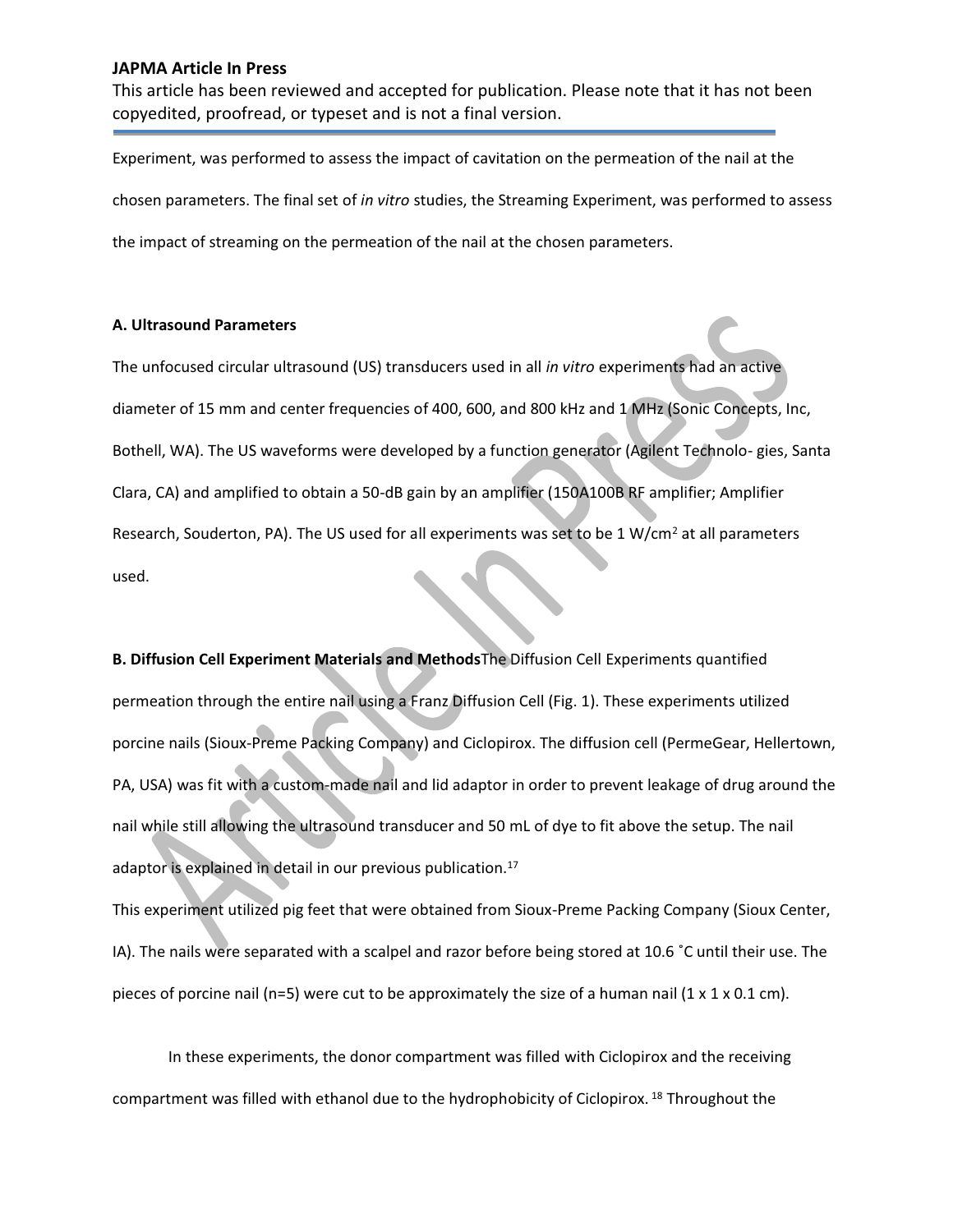This article has been reviewed and accepted for publication. Please note that it has not been copyedited, proofread, or typeset and is not a final version.

experiments, the entire diffusion cell was placed in a water bath at  $37$  C and the receiving compartment was stirred using a magnetic stirring bar that spun at 450 RPM. The nail was sonicated from a set distance of 85 mm and an intensity of 1 +/- 0.1 W/cm<sup>2</sup>.<sup>17</sup> The nail was sonicated at either 400 kHz, 600 kHz, 800 kHz and 1 MHz for five minutes. After each experiment, 2 mL of solution was collected from the receiving compartment of the diffusion cell and a spectrophotometer (UVmini-1240; Shimadzu, Columbia, MD) was used to measure its absorption with ethanol as the base. Absorbance was measured at 360 nm. This number was found by performing an initial calibration curve on the Ciclopirox. Two serial dilutions totaling 26 measurements of drug in ethanol were also performed at this wavelength to develop an equation to convert from absorption measurement to dilution. This methodology is explained in detail in previous literature.<sup>17</sup>

### **C. Pulsed Modeling Studies Materials and Methods**

The Pulsed Modeling Studies were performed with the intention of optimizing ultrasound parameters within the temperature increase guidelines of the British Medical Ultrasound Society and the American Institute of Ultrasound in Medicine.<sup>19,20</sup> PZFlex, an explicit time-domain modeling software (Weidlinger Associates, Mountain View, CA, USA) was utilized for the entirety of this experiment. The model used had symmetric axes and absorbing boundaries and its convergence was successfully checked using 11 simulations, as was reported in the laboratory's previous study.<sup>17</sup> For the purpose of this experiment, the human toe was modeled as being 2-dimmensional, straight and rectangular. In the human body, the toe is relatively symmetrical, so this representation is realistic. However, the human toe is slightly curved, and this variation may have caused slightly simulated values that are slightly higher than are actually expected.21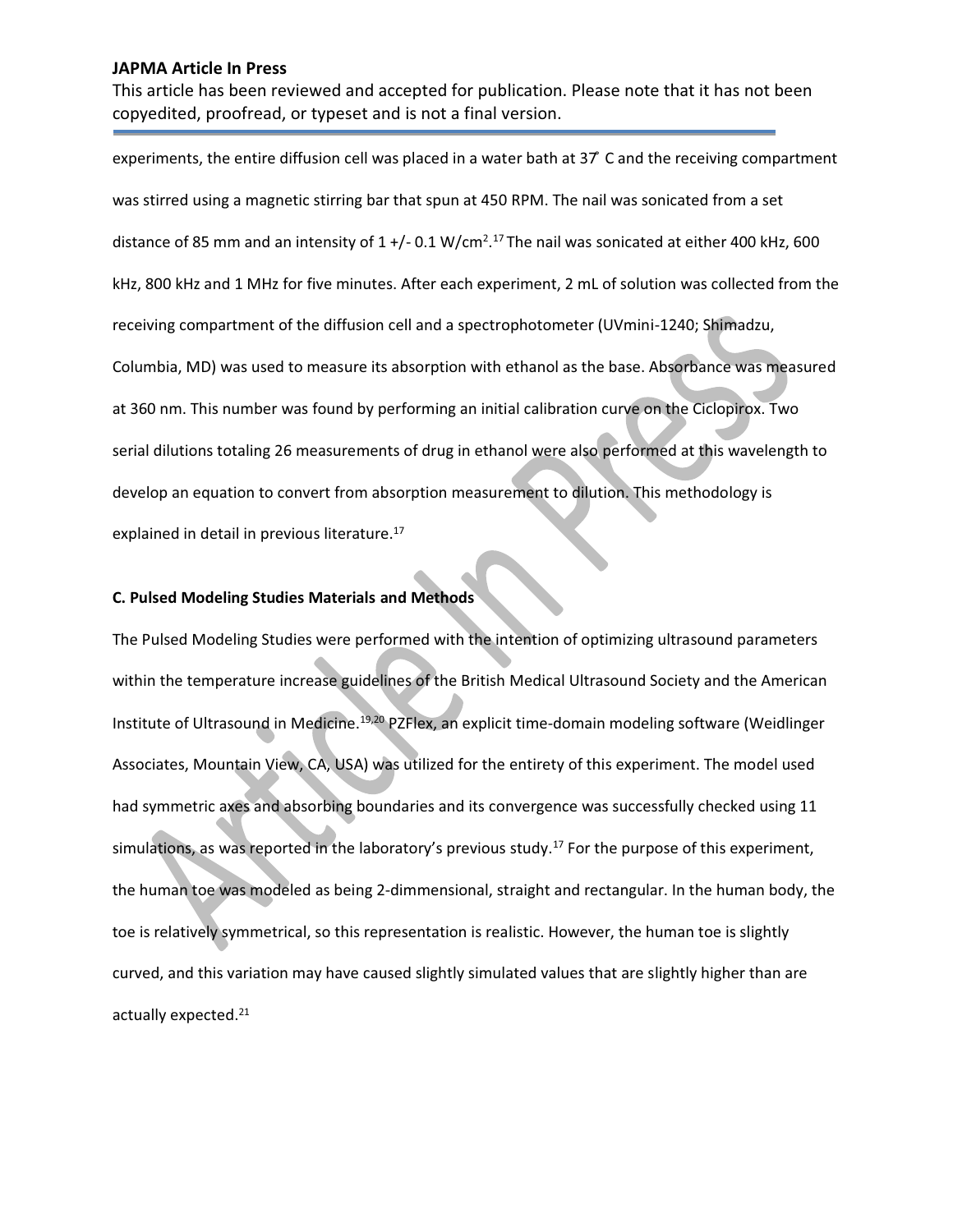This article has been reviewed and accepted for publication. Please note that it has not been copyedited, proofread, or typeset and is not a final version.

The nail was modeled using the five layers of the toe as defined by thickness in Table 2. Structure thickness was estimated using literature and due to PZFlex allowances was rounded to the nearest 0.5 mm.

For the frequency of 1 MHz and the transducer diameter of 20 mm, the transition point from near field to far field (DFF) was calculated to be 55 mm for the applied intensity of 1 W/cm<sup>2</sup>.<sup>14</sup> Experiments were performed in the near-field at a distance of 31 mm. The distance was changed from the Ciclopirox Diffusion Cell Studies in an effort to make the work more clinically applicable. The times of application that were tested were 1 min, 3 min, and 5 min. In previous studies, the temperature increase due to ultrasound was found to be over the safety limit, so pulsing was used.<sup>17</sup> The pulsing tested ranged from 3% to 100%.

The results of the PZFlex study provided three sets of parameters  $-$  one at each time of application (1 min, 3 min, and 5 min) to be tested in the two other *in vitro* studies.

#### **D. Luminosity Materials & Methods**

The two *in vitro* experiments utilized planar ultrasound transducers, an intensity of 1 W/cm2, and a frequency of 1 MHz. The unfocused circular US transducer used in all experiments had an active diameter of 20 mm and a center frequency of 1 MHz. The *in vitro* experiments utilized onychomycotic human nails that were excised (under an approved IRB protocol) as a part of a standard patient treatment.

The Luminosity Experiments quantified nail permeation by measuring the amount of drugmimicking blue dye (FD&C Blue No.  $1 -$  Brilliant Blue FCF, E133) that entered the nail as a result of sonication (Fig. 2).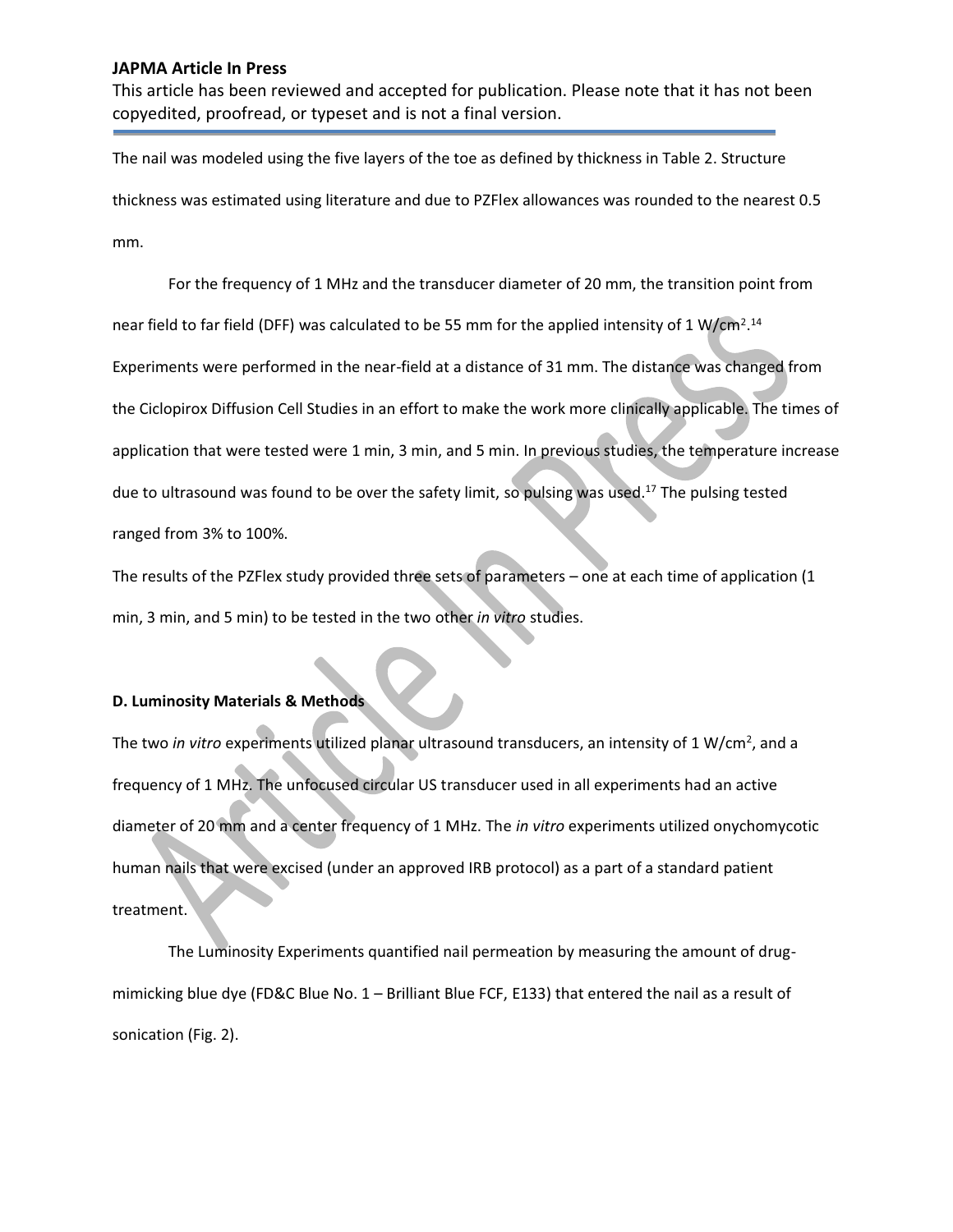This article has been reviewed and accepted for publication. Please note that it has not been copyedited, proofread, or typeset and is not a final version.

Pieces of diseased human nail (0.1 x 0.1 x 1 cm<sup>3</sup>) were placed in a 100 mL beaker that was filled with the dye, 31 mm below the transducer. Nails were then sonicated at one of the three parameters found in the PZFlex Modeling Experiments given the pulsing allowances of the physio-ultrasound (Sonicator 740, Mettler Electronics Corp, Anaheim, CA, USA) device ( $n=5$ ). The beaker was held at 37°C using a water bath (Thermo Haake DC10-P21, Fisher Scientific, Waltham, MA, USA). The blue dye used a molecular weight of 792.84 g/mol and was polar. For comparison, Ciclopirox has a molecular weight of 207.27 g/mol and is nonpolar and Eficanozole has a molecular weight of 348.39 g/mol and is also nonpolar. However, all three molecules are considered small molecules, and for small molecules, the permeability varies inversely with molecular weight, meaning that Ciclopirox and Eficanozole would likely have greater permeability than the blue dye used in the experiments.<sup>22</sup>

After treatment, the nails were cut and photographed (iPhone 6, Apple Inc, Cupertino, CA, USA). MATLAB was used to crop the image so that it only contained the cross section of the nail and then to analyze the average brightness - and therefore permeation of dye through the nails' cross section. MATLAB quantifies brightness using the brightness constant, b (b of 250 is a white image, and b of 0 is a black image). The brightness constant was used to develop the luminosity value v that increases with an increase in nail permeation (1

## $10/b = v$

An unequal variance two-tailed student's t-test was used to compare the luminosity value with the sham experiments.

#### **E. Cavitation Experiment Materials and Methods**

The Cavitation Experiments (Fig. 3) quantified both inertial and stable cavitation at the three different parameters used throughout this work in an attempt to understand the mechanism of action of the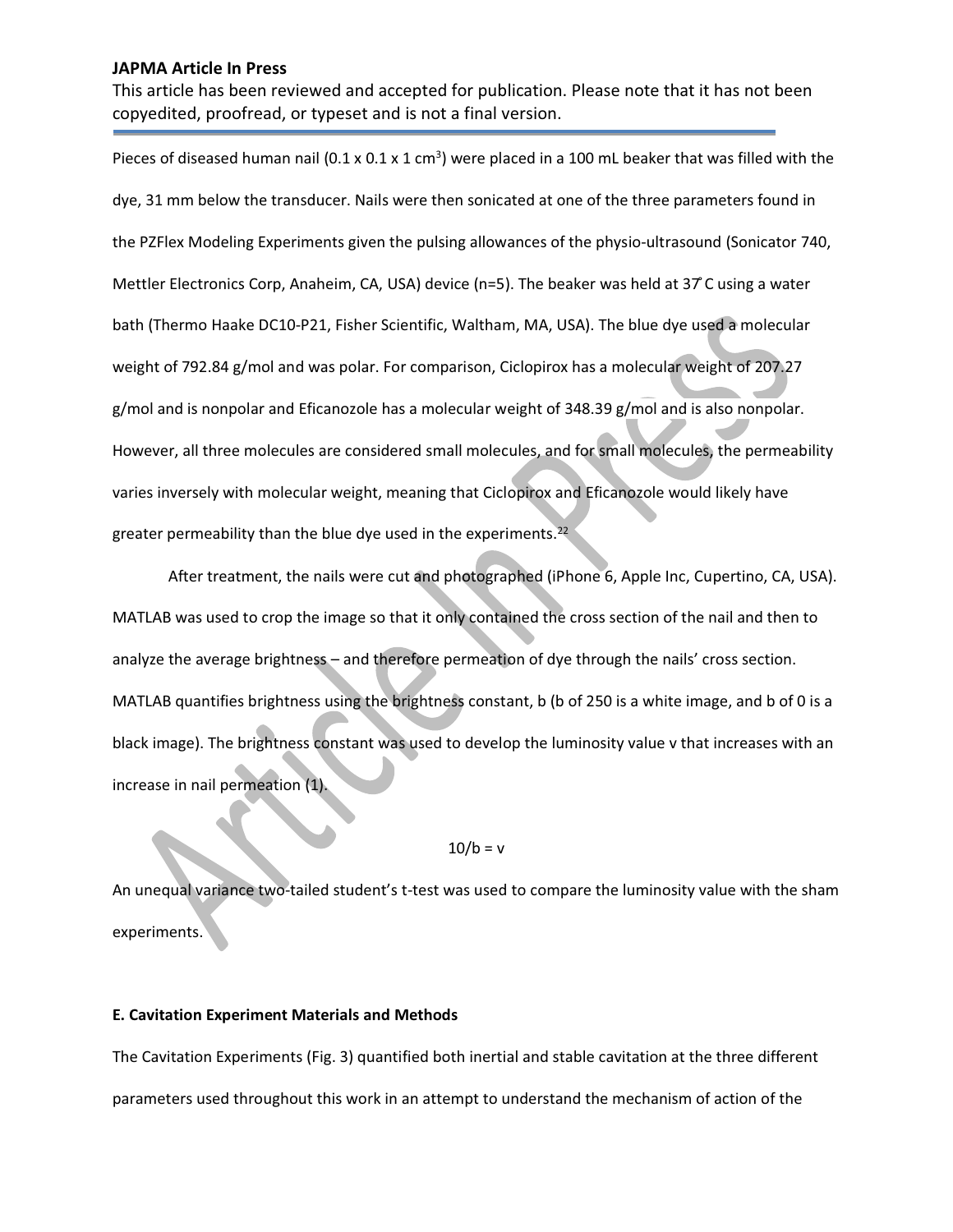This article has been reviewed and accepted for publication. Please note that it has not been copyedited, proofread, or typeset and is not a final version.

ultrasound-mediated drug delivery for onychomycosis. Diseased human nails were used (n=8). The Cavitation Experiments were performed both with (Fig. 3a), and without (Fig. 3b) a nail in order to quantify cavitation. An acoustic absorber was placed in a water bath at  $37^{\circ}$ C, and then sonicated from 31 mm at the parameters of the study. Passive Cavitation Detection (PCD) was then used to characterize the system. A PCD is a type of hydrophone that specifically receives the range of frequencies in which cavitation-induced acoustic signals occur. [3].

This study utilized a single-element PCD transducer (bandwidth of 2.8-4.2 MHz; ISO304HP, CTS Valpey, Hopkinton, MA, USA). The PCD was aimed at the absorber (with or without the nail) so that it intersected the path of the ultrasound. The signals obtained from the PCD were collected by a spectrum analyzer (MDO3024, Tektronix, Arlington, VA, USA), and the data was saved for analysis in MATLAB. Stable cavitation was quantified by identifying both subharmonics and ultra-harmonics of 1 MHz, because emission of both of these harmonics occurs with stable cavitation .14 Inertial cavitation was quantified by analyzing the broadband noise across the frequency spectrum of the signal because inertial cavitation causes chaotic oscillation.24

Broadband noise was quantified by fitting the frequency spectrum with an eighth-order polynomial in order to decrease the weight of the signal's harmonic peaks. The signal was then integrated across the bandwidth in order to quantify the broadband noise, in a method reported in previous studies.<sup>23</sup>

#### **F. Streaming Experiment Materials and Methods**

The Streaming Experiment setup is shown in Fig. 4 and was performed very similarly to the Luminosity Experiment. Pieces of diseased human nail (n=8) were placed in a 100 mL beaker that was filled with saline solution, 31 mm below the transducer. Nails were then sonicated at one of the three parameters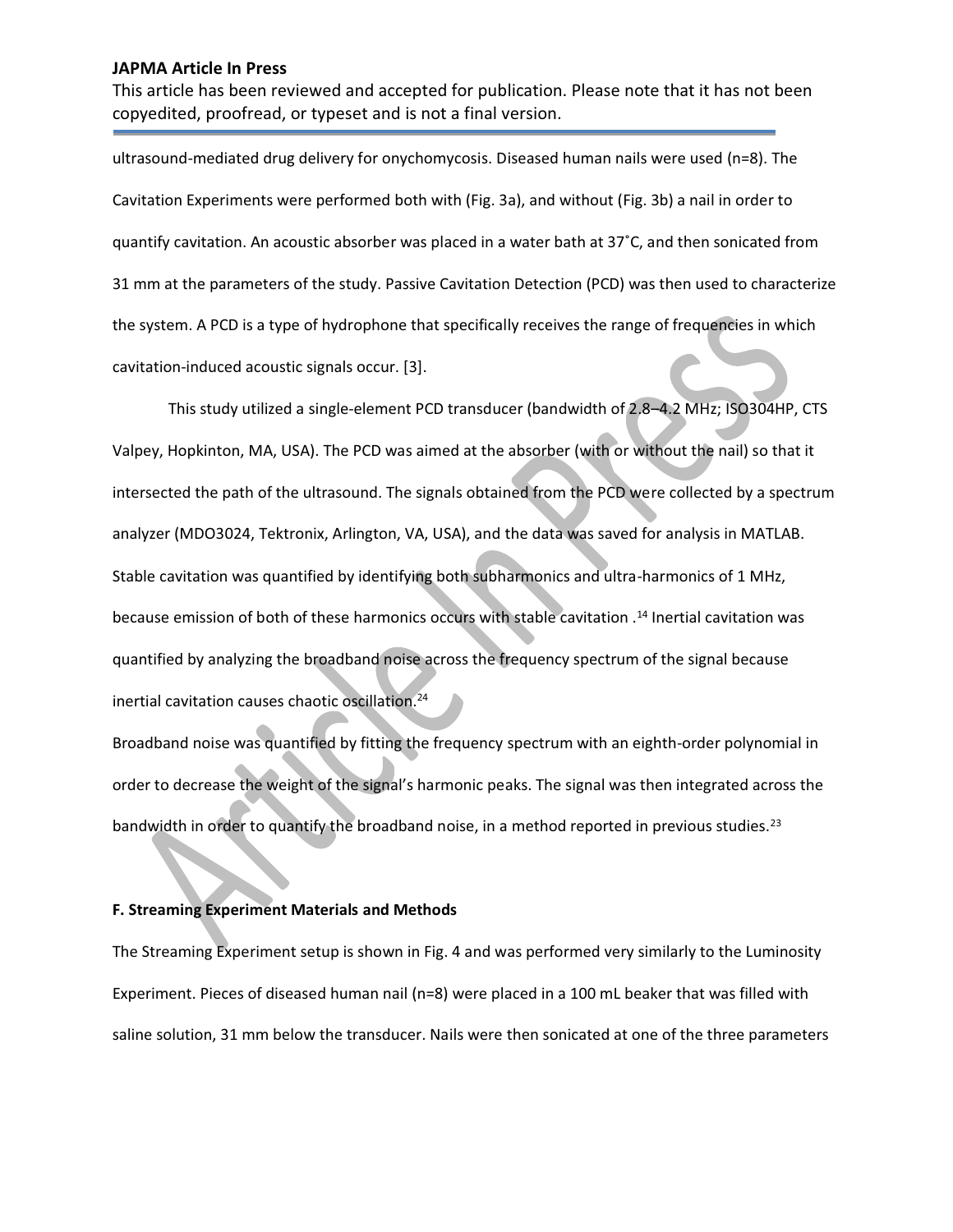This article has been reviewed and accepted for publication. Please note that it has not been copyedited, proofread, or typeset and is not a final version.

specified by the modeling experiment. The beaker was held at 37°C using a water bath (Thermo Haake

DC10-P21, Fisher Scientific, Waltham, MA, USA).

After this first sonication, nails were transferred to a second 100 mL beaker that was filled with the same blue dye solution that was used in the Luminosity Experiments. For this round of treatment, nails were placed in blue dye for the same length of time as the original experiment but without any ultrasonic application.25

After treatment, the nails were assessed in the same manner as the nails from the Luminosity Experiment. These nails were considered the Experimental Nails (US + Saline + Dye) of the study. Nails were compared to the Negative Control Group (Dye) from the luminosity experiment and the Positive Control Group (US + Dye) from the luminosity experiment using an unequal variance two-tailed student's t-test (n=5).

#### **Results**

#### **A. Diffusion Cell Results**

In the Ciclopirox Diffusion Cell Experiment, the 800 kHz and 1 MHz ultrasound tests were statistically significant (p<0.05) as compared to sham treatments. The 800 kHz experiment found an increase in nail permeation of 29% over control (p<0.05) and the 1 MHz experiment found an increase of 425% (p<0.05) as compared to the control. The increase in the 600 kHz test was 3% and the increase in the 400 kHz experiment was 15%. These results are displayed in Fig. 5.

#### **B. PZFlex Results**

The PZFlex results are shown in Fig. 6. Using the American Institute of Ultrasound in Medicine (AIUM) standards for 5 minutes of ultrasonic application, a temperature increase of 4.5°C is considered safe, but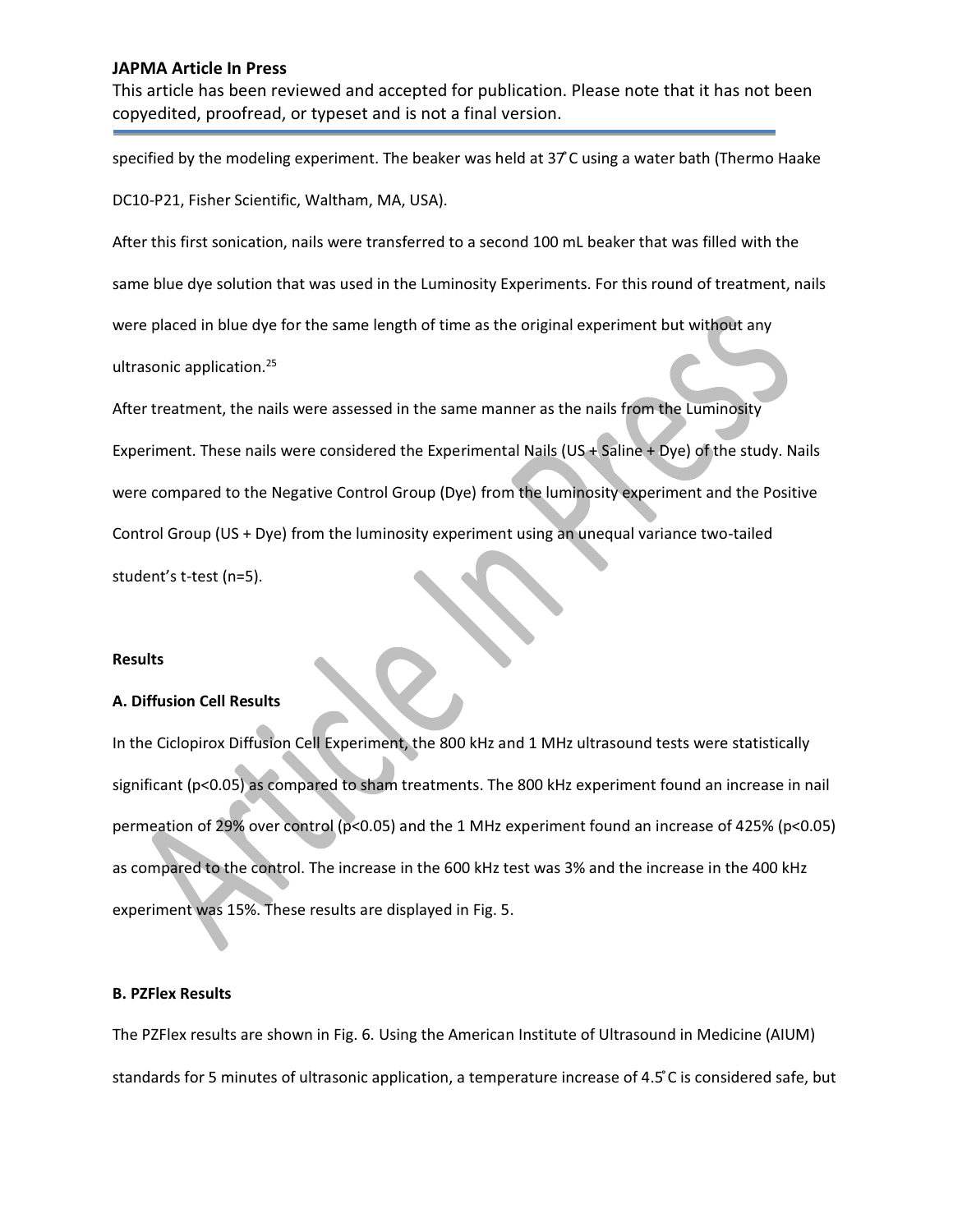This article has been reviewed and accepted for publication. Please note that it has not been copyedited, proofread, or typeset and is not a final version.

according to the British Medical Ultrasound Society's (BMUS) safety considerations, a temperature increase of only 3°C is considered safe. According to our results, a duty cycle of 50% must be used in order to obey both safety standards (temperature increase of 2.5°C). 19,20 The AIUM standards for 3 minutes of ultrasonic application consider a temperature increase of 5.25°C to be safe, but the BMUS only considers a temperature increase of 3°C to be safe. According to these limits, a duty cycle of 65% (temperature increase of 2.9°C) must be used in order to remain below both safety levels.19,20

For 1 minute of ultrasound exposure, the AIUM considers a temperature increase of  $6^\circ$ C to be safe, and the BMUS considers a temperature increase of 4°C to be safe. According to these standards, a 100% duty cycle can be used to remain below both safety levels (temperature increase of 3.91°C).<sup>19,20</sup>

### **C. Luminosity Results**

The luminosity results (Fig. 7) were statistically significant (p<0.005) at the three parameters that were tested. However, no statistical significance was found when the three experimental groups were compared to each other. The increase in nail permeability was found to be 74.4% when the nail was treated for 1 min of continuous ultrasound, the increase in nail permeability was found to be 39.1% when the nail was treated for 3 min and 50% pulsing, and the increase in nail permeability was found to be 19.3% when the nail was treated for 5 min and 50% pulsing (n=5).

The increase in nail permeability simply increased with time in the sham studies, but this effect was not noticed in the experimental groups. In the experimental groups, the 1 min/100% Group had the highest average luminosity value of 0.112, and the 3 min/50% Group had the lowest luminosity value of 0.100, with the 5 min/50% Group in the middle with a luminosity value of 0.103.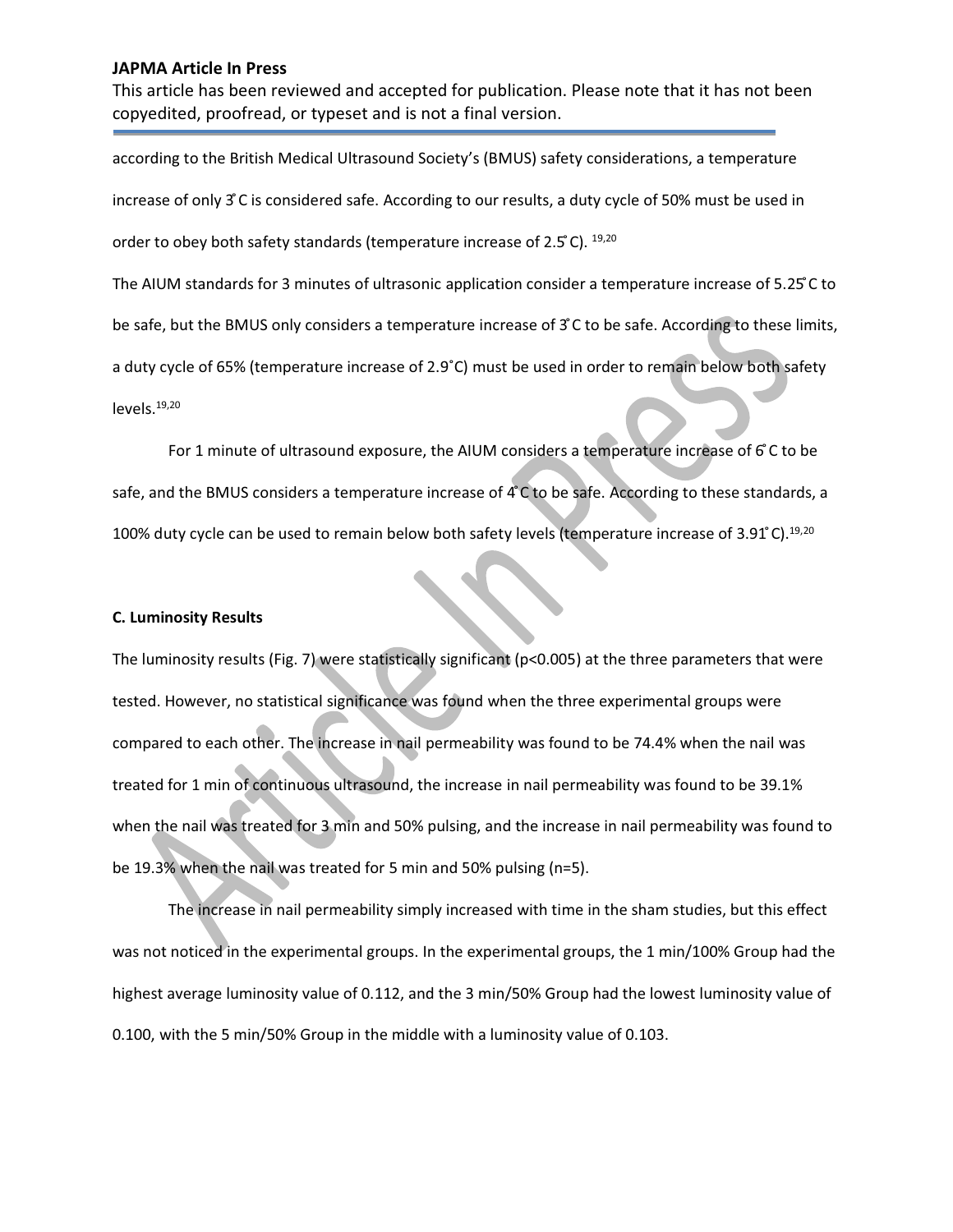This article has been reviewed and accepted for publication. Please note that it has not been copyedited, proofread, or typeset and is not a final version.

#### **D. Cavitation Results**

The Cavitation Results were broken into two parts – the Stable Cavitation Results (Fig. 8) and the Inertial Cavitation Results (Fig. 9).

The Stable Cavitation Results highlight the subharmonic and ultraharmonic in red and highlight the harmonics in yellow. The subharmonic for all experiments is located at 500 kHz and the ultraharmonic is located at 1.5 MHz. The subharmonic and ultraharmonic are small in all of the samples. However, both the subharmonic and ultra-harmonic are larger in the studies performed with the nail than in the studies performed without the nail. This is particularly noticeable when directly comparing the nail and no-nail studies that were performed at 5min/50%.

The Inertial Cavitation Results are shown in Fig. 9. Fig. 9 quantifies the broadband noise at each of the tested parameters by integrating the frequency spectrum at that parameter. The integral value is entitled the Inertial Cavitation Value. The Inertial Cavitation Values are systematically higher for the nail experiments than the no-nail experiments at the same parameters, and this data is statistically significant at all three parameters (p<0.05). The highest Inertial Cavitation Value for the nail experiments was found to occur in the 3 min/50% Experiment. The 1 min/100% and 5 min/50% experiments had similar results that were slightly lower. However, the differences between the individual nail experiments were not found to be statistically significant.

The no-nail experiments show a different trend. The highest Inertial Cavitation Value of these experiments was found in the 5 min/50% experiment and the lowest Inertial Cavitation Value of these experiments was found in the 1 min/100% continuous experiment. The no-nail experiments were found to be statistically significant from one another, with the sole exception of the difference between the 3 min/50% and the 5 min/100% no-nail experiments.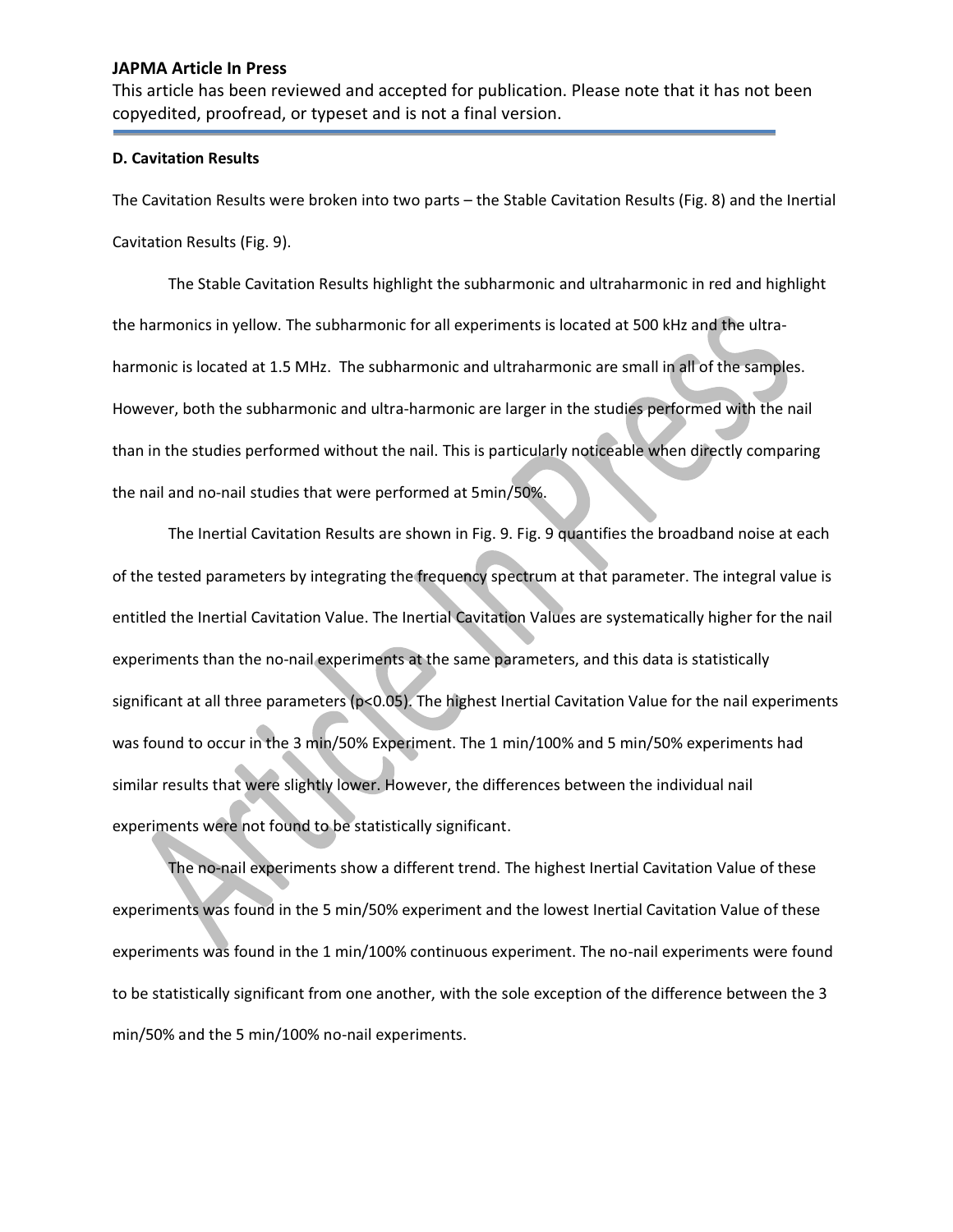This article has been reviewed and accepted for publication. Please note that it has not been copyedited, proofread, or typeset and is not a final version.

#### **E. Streaming Results**

The streaming results are presented in Fig. 10. The average luminosity value of the control nails (exposed to ultrasound and dye) is found to be significantly higher than the experimental (US + Saline + Dye) luminosity value at all frequencies (p<0.05). There was no statistical significance between the luminosity values of the Experimental and Negative Control (Dye) groups. Additionally, there was no statistical significance between the three experimental groups. The nail exposed to 3 min of ultrasound at 50% had the lowest luminosity value as compared to both the 5 min of ultrasound at 50% pulsing and the 1 min of continuous ultrasound. The 3 min of ultrasound at 50% of pulsing was also the nail that found the lowest diffusion in the Luminosity Experiments.

#### **Discussion**

In the Ciclopirox Diffusion Cell Experiments, the 800 kHz and 1 MHz treatments were found to be statistically significant as compared to the sham treatment, with more permeation in the 1 MHz treatment. This Ciclopirox experiment confirmed the efficacy of ultrasound-mediated drug delivery in the *in vitro* nail. This experiment also increased the evidence that 1 MHz may be the optimal frequency for increasing delivery through the nail.

In the PZFlex simulations, the change in temperature is due to the balance of heat loss and heat gain in the tissues exposed to ultrasound.<sup>26</sup> Heat gain is determined by the absorption characteristics of each tissue, whereas the composition and vascularity of the tissue determines the heat loss. The simulations found maximum temperature increases in the bone. The bone has the largest acoustic attenuation constant, and higher acoustic attenuation correlates to more heat absorption, making the results consistent with the expected results.26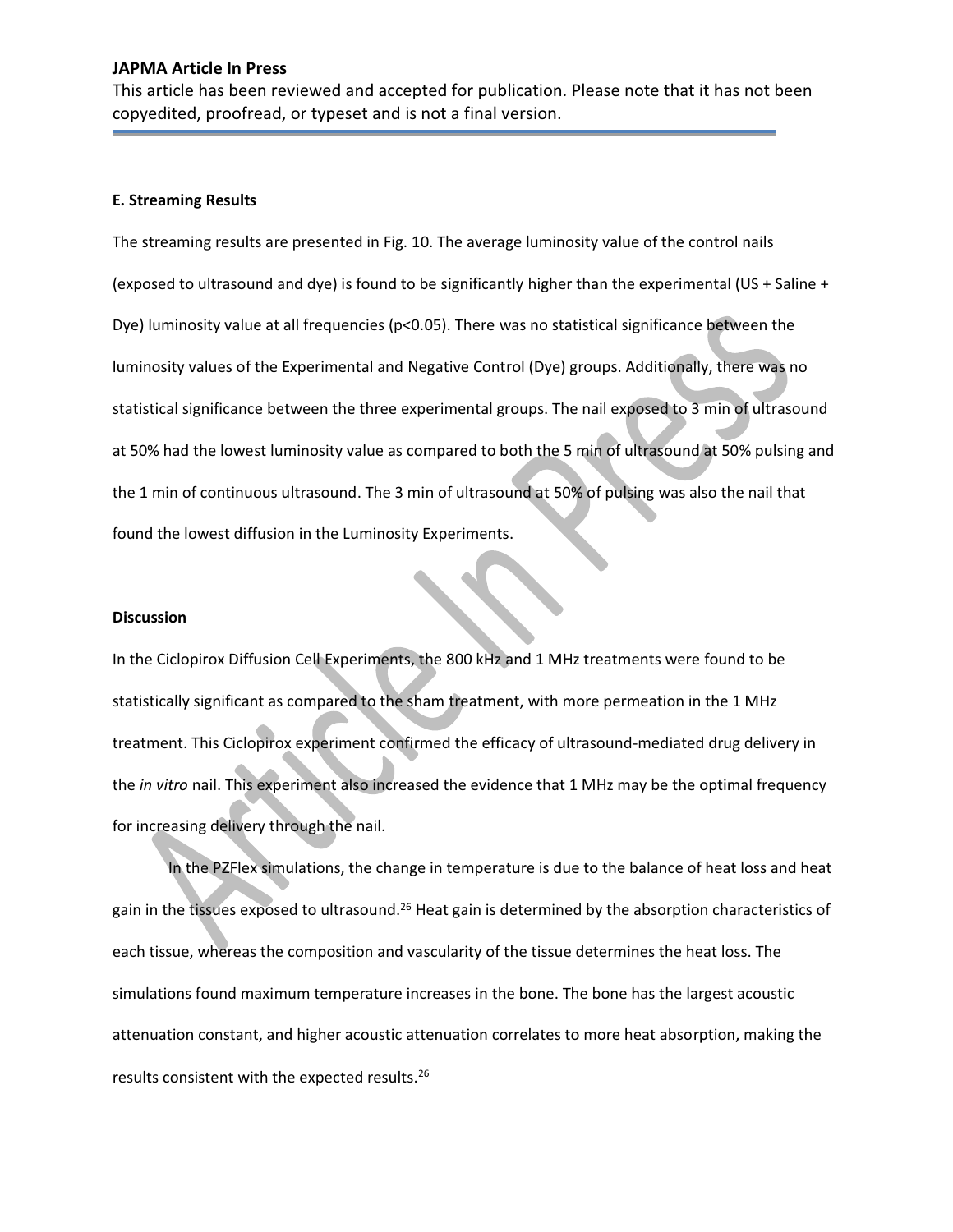This article has been reviewed and accepted for publication. Please note that it has not been copyedited, proofread, or typeset and is not a final version.

To be a complete model of the human toe the model requires perfusion. Perfusion is recorded to decrease the temperature by 10%, which means that the results found in this study should be 10% higher than those found in a living model. <sup>27</sup> However, the PZFlex results are likely a good prediction of the temperature increase in the living model.

In the luminosity experiments, although the experiments performed at the three parameters were not found to be statistically different from one another, all three were found to be statistically significant from their relative sham experiments. This means that nail permeation occurred to a significant degree at each parameter tested. The most permeation as compared to the control occurred in the nails that were exposed to ultrasound for 1 min of continuous ultrasound, which suggests this is the best parameter to use in future experiments.

The experiments found that the stable cavitation was smaller in the studies performed with a nail as compared to the studies performed without a nail. This is the expected result, as the nail is a solid barrier, and solid barriers decrease stable cavitation.<sup>28</sup> Conversely, inertial cavitation was higher in the studies performed with a nail than in the studies performed without a nail, which was also the expected result.29 Overall, very small amounts of cavitation were found across the experiment. This means that cavitation is unlikely the cause of nail permeation at the parameters used.

The streaming experiments indicate that streaming may have a large impact on the nail at all three parameters tested. The experimental nails (US + Saline) were found to have permeation comparable to the negative control (Dye), indicating that with the mechanical impact of streaming removed, the permeation becomes insignificant, so streaming is likely the main ultrasonic mechanismof-action at all three tested parameters.

Previous studies performed by our laboratory demonstrated proof-of-concept through the porcine and canine nail.<sup>1733</sup> Ultrasound-mediated drug delivery through the cell membrane and the skin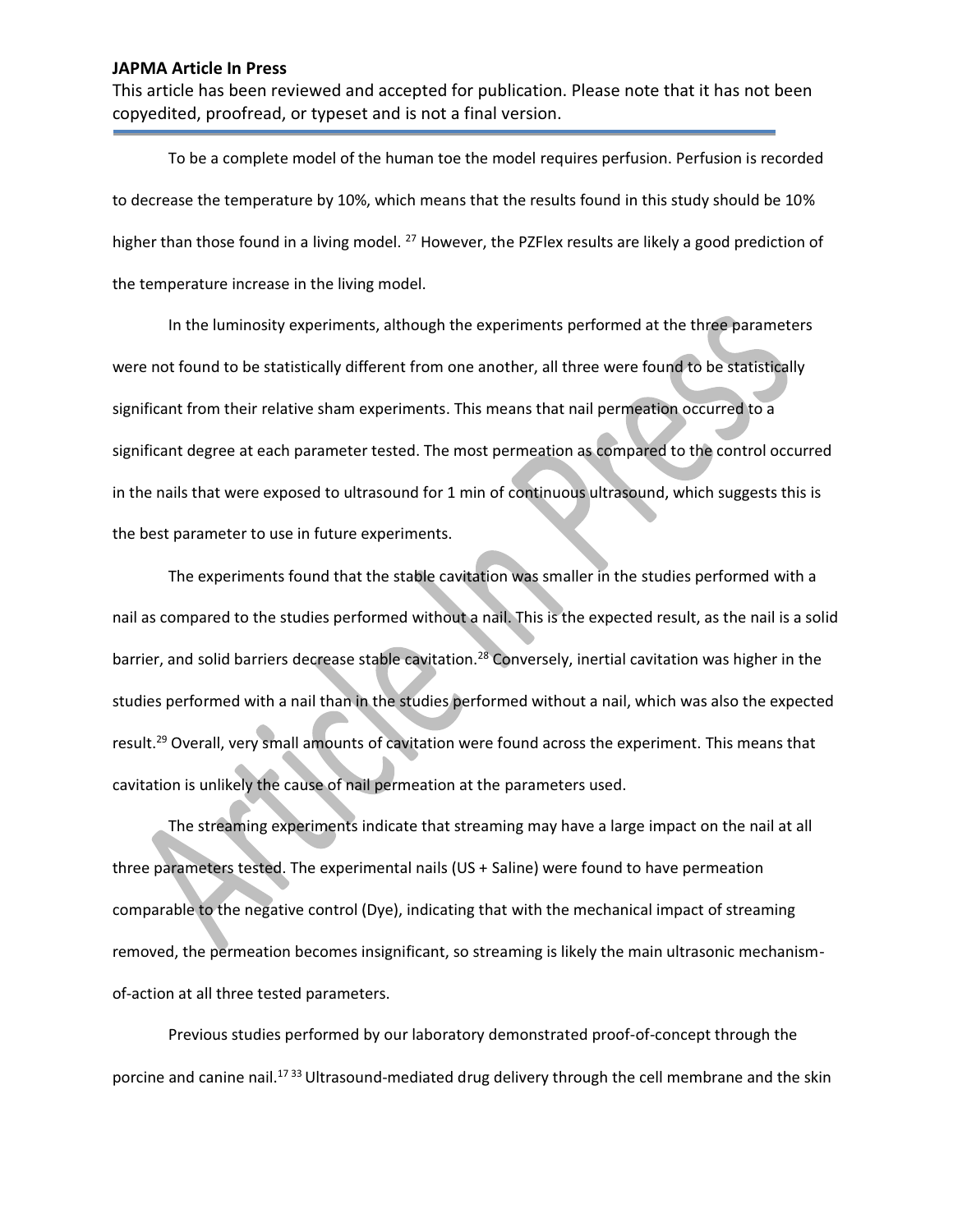This article has been reviewed and accepted for publication. Please note that it has not been copyedited, proofread, or typeset and is not a final version.

has been shown to be related to cavitation.<sup>30, 31, 32</sup> The results found in this study suggest that cavitation may not have a large impact in ultrasound-mediated drug delivery through the nail. The results presented in this study suggest not only the optimal parameters for ultrasound-mediated delivery through the nail, but also the main mechanism-of-action at this parameter. In addition to increasing permeation through the nail, ultrasound has been shown to decrease fungus through the creation of hydroxyl radicals. This mechanism may assist the delivery and will be tested in further studies. 34 Additional further studies will continue to test the efficacy of ultrasound in increasing drug

delivery of Ciclopirox and/or Eficanozole through the human nail and steps will be made towards using a rabbit model of onychomycosis.

#### **Conclusions**

Ultrasound presents a novel technique to increase drug delivery through the nail for improved treatment of onychomycosis. Our *in vitro* studies found the most compound (both drug-mimicking dye and drug) permeated the nail when 1 MHz ultrasound was used for treatment at 1 min of continuous application. The data suggest a possibility for ultrasound-mediated drug delivery to eventually make its way into clinical practice. Future *in vivo* experiments will focus on implementing a rabbit model of onychomycosis.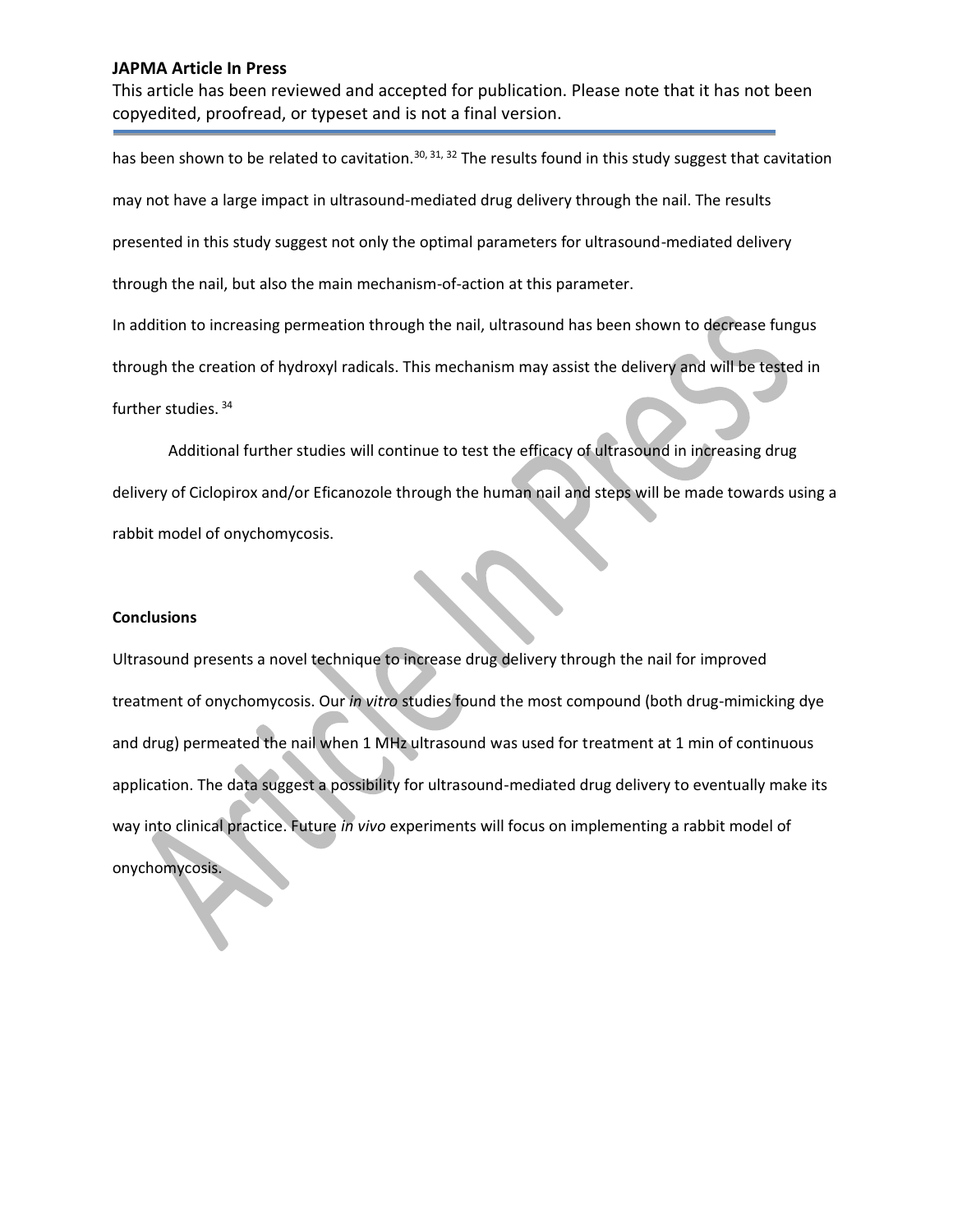This article has been reviewed and accepted for publication. Please note that it has not been copyedited, proofread, or typeset and is not a final version.

#### **References**

- 1. Hay RJ, Baran R: Onychomycosis: a proposed revision of the clinical classification. J Am Acad Dermatol. 65: 1219, 2011.
- 2. Turner RR, Testa MA: Measuring the impact of onychomycosis on patient quality of life. *Qual Life Res.* 9: 39, 2000.
- 3. Szepietowski JC, Reich A: Stigmatisation in onychomycosis patients: a population-based study. National Quality of Life in Dermatology Group. 52: 343, 2009.
- 4. Winston JA, Miller JA: Treatment of onychomycosis in diabetic patients. Clin Diabet. 24: 60, 2006.
- 5. Kreijkamp-Kaspers S, Hawke KL, van Driel ML: Oral Medications to Treat Toenail Fungal Infection. JAMA. 319: 397, 2018.
- 6. Vickers, AEM, Ulyanov, AV, Fisher, RL: Safety and tolerability of oral antifungal agents in the treatment of fungal nail disease: a proven reality. Therapeutics and Clinical Risk Management. 1:299, 2005.
- 7. Tachibana H, Kumagai N, Tatsumi Y: Fungicidal Activity in the Presence of Keratin as an Important Factor Contributing to In Vivo Efficacy: A Comparison of Efinaconazole, Tavaborole, and Ciclopirox. Journal of Fungi. 3: 58, 2017.
- 8. Rodriguez DA: Efinaconazole Topical Solution, 10%, for the Treatment of Mild and Moderate Toenail Onychomycosis. The Journal of Clinical and Aesthetic Dermatology. 8: 24, 2015.
- 9. De Berker D: Fungal nail disease. N Engl J Med. 360: 2108, 2009.
- 10. Pollak, R, Ilie, C: Long-Term Follow-up of Onychomycosis Patients Treated With Efinaconazole. Journal of Drugs in Dermatology. 16: 1269, 2017.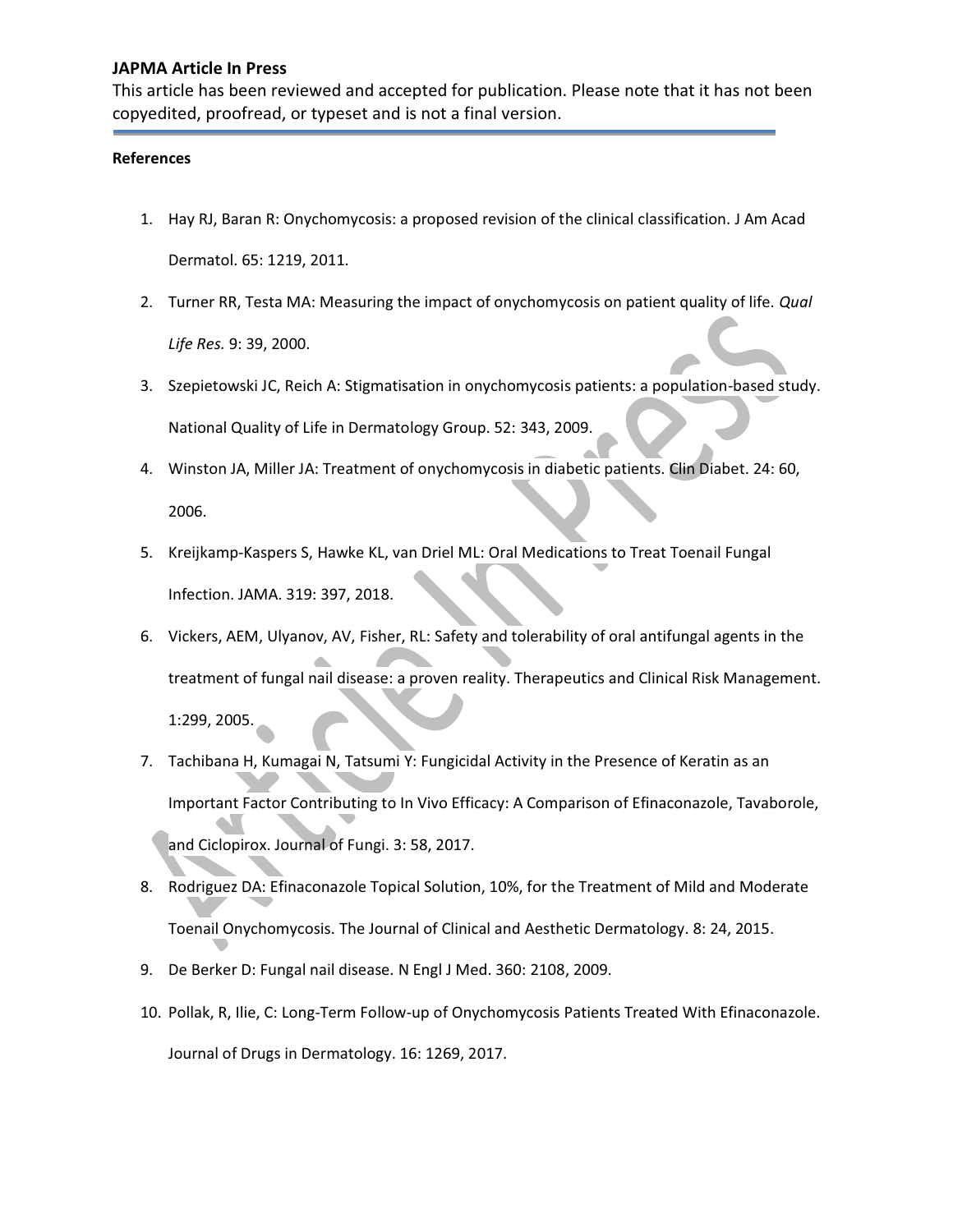This article has been reviewed and accepted for publication. Please note that it has not been copyedited, proofread, or typeset and is not a final version.

- 11. Gupta AK, Joseph WS: Ciclopirox 8% nail lacquer in the treatment of onychomycosis of the toenails in the United States. J Am Podiatr Med Assoc. 90: 495, 2009.
- 12. Tang H, Mitragotri S, Blankschtein D, Langer R: Theoretical description of transdermal transport of hydrophilic permeants: application to low-frequency sonophoresis. J Pharm Sci. 90: 545,

2001.

- 13. Oberli MA, Schoellhammer CM, Langer R, Blankschtein D: Ultrasound-enhanced transdermal delivery: recent advances and future. Ther Deliv. 5: 843, 2014.
- 14. Christensen DA. *Ultrasonic Bio-instrumentation.* Hoboken, NJ: John 41. Wiley & Sons; 1988.
- 15. Loh B, Hyun S, Ro P, Kleinstreuer C. Acoustic streaming induced by ultrasonic flexural vibrations and associated enhancement of convective heat transfer. J Acoust Soc Am. 111: 875, 2002.
- 16. Tang H, Mitragotri S, Blankschtein D, Langer R: Theoretical description of transdermal transport of hydrophilic permeants: application to low-frequency sonophoresis. J Pharm Sci. 90: 545, 2001.
- 17. Kline-Schoder, A, Le, Z, Zderic, V. Ultrasound-Enhanced Drug Delivery for Treatment of Onychomycosis. J Ultrasound Med. 14526: 10, 2017.
- 18. Garg, T, Rath, G, Goyal, AK. Comprehensive review on additives of topical dosage forms for drug delivery. Drug Delivery. 22: 969, 2014.
- 19. British Medical Ultrasound Society. Guidelines for the safe use of diagnostic ultrasound equipment. Ultrasound 18: 59, 2010.
- 20. American Institute of Ultrasound in Medicine. Statement on mam- malian biological effects of ultrasound in vivo. American Institute of Ultrasound in Medicine website; 2008. http://www.aium.org/resour- ces/statements.aspx.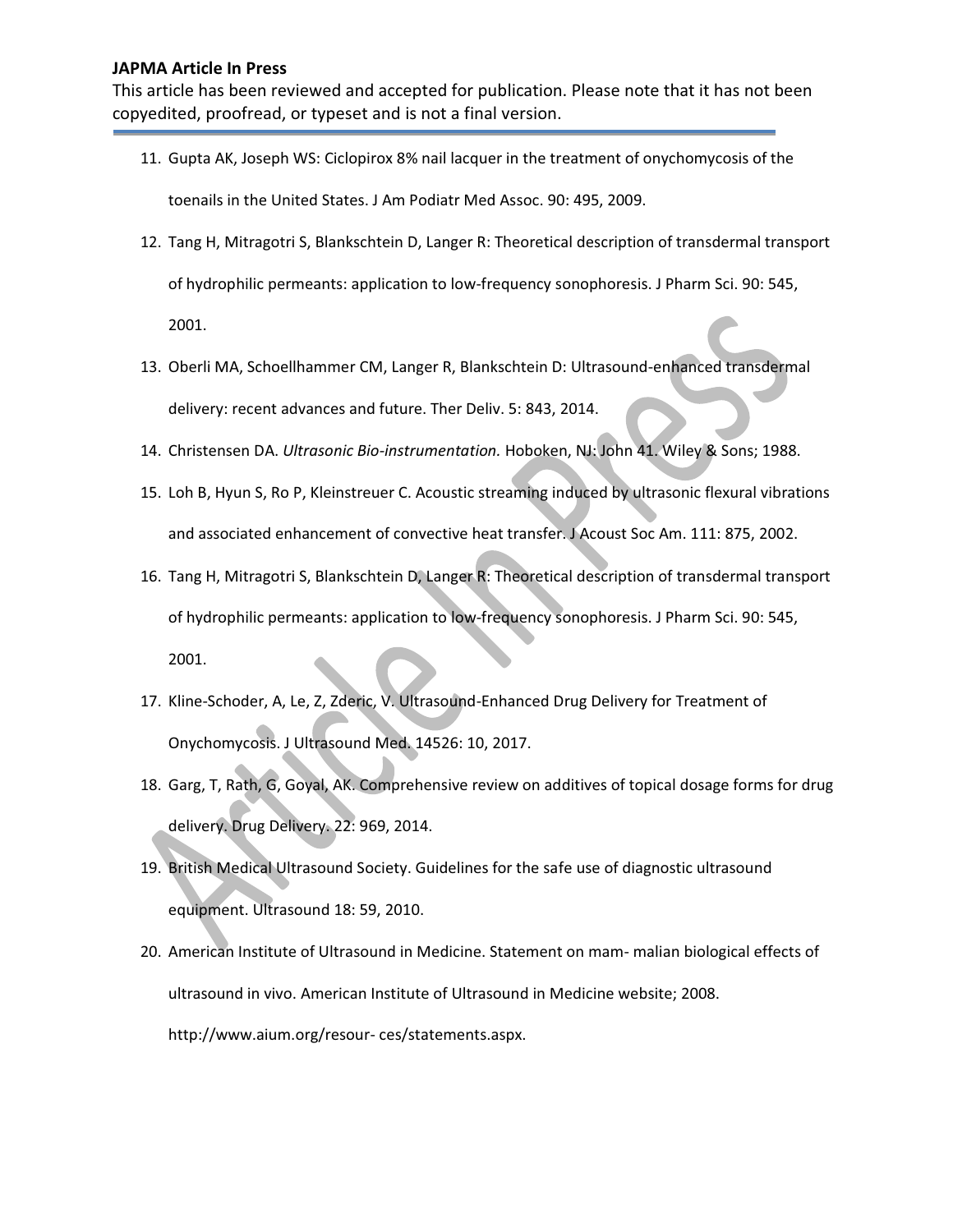This article has been reviewed and accepted for publication. Please note that it has not been copyedited, proofread, or typeset and is not a final version.

- 21. Nell DM, Myers MR. Thermal effects generated by high-intensity focused ultrasound beams at normal incidence to a bone surface. J Acoust Soc Am. 127: 549, 2010.
- 22. Basini P, Kr DB, Sudip D, Subhas S. Nail drug delivery system: a review. J Adv Pharm Technol Res.

2: 101, 2012.

- 23. Suarez Castellanos I, Jeremic A, Cohen J, Zderic V. Ultrasound stimulation of insulin release from pancreatic beta cells as potential novel treatment for type 2 diabetes. Ultrasound Med Biol. 43: 1210, 2017.
- 24. Leighton TG. The acoustic bubble. London/San Diego: Academic Press; 1994.
- 25. Zderic, V. Ultrasound-Enhanced Ocular Drug Delivery. University of Washington. 2004
- 26. Barnett, SB, Rott, HD, Ter haar, GR, Ziskin, MC, Maeda, K. The sensitivity of biological tissue to ultrasound. Ultrasound Med Biol. 23: 805, 1997.
- 27. Horder MM, Barnett SB, Vella GJ, Edwards MJ, Wood AK. In vivo heating of the guinea-pig fetal brain by pulsed ultrasound and estimates of thermal index. Ultrasound Med Biol. 24: 1467, 1998.
- 28. Leighton TG. The acoustic bubble. London/San Diego: Academic Press; 1994.
- 29. Leighton TG. The acoustic bubble. London/San Diego: Academic Press; 1994.
- 30. Guzman, HR, Nguyen, DX, McNamara, AJ, Prausnitz, MR. Equilibrium loading of cells with macromolecules by ultrasound: Effects of molecular size and acoustic energy. J Pharm Sci. 91: 1693, 2002.
- 31. Zderic V, Clark JI, Martin RW, Vaezy S. Transcorneal drug delivery using 880 KHz ultrasound. Cornea. 23: 804, 2004a.
- 32. Zderic V, Clark JI, Vaezy S. Drug delivery into the eye with the use of ultrasound. J Ultrasound Med. 23: 804, 2004b.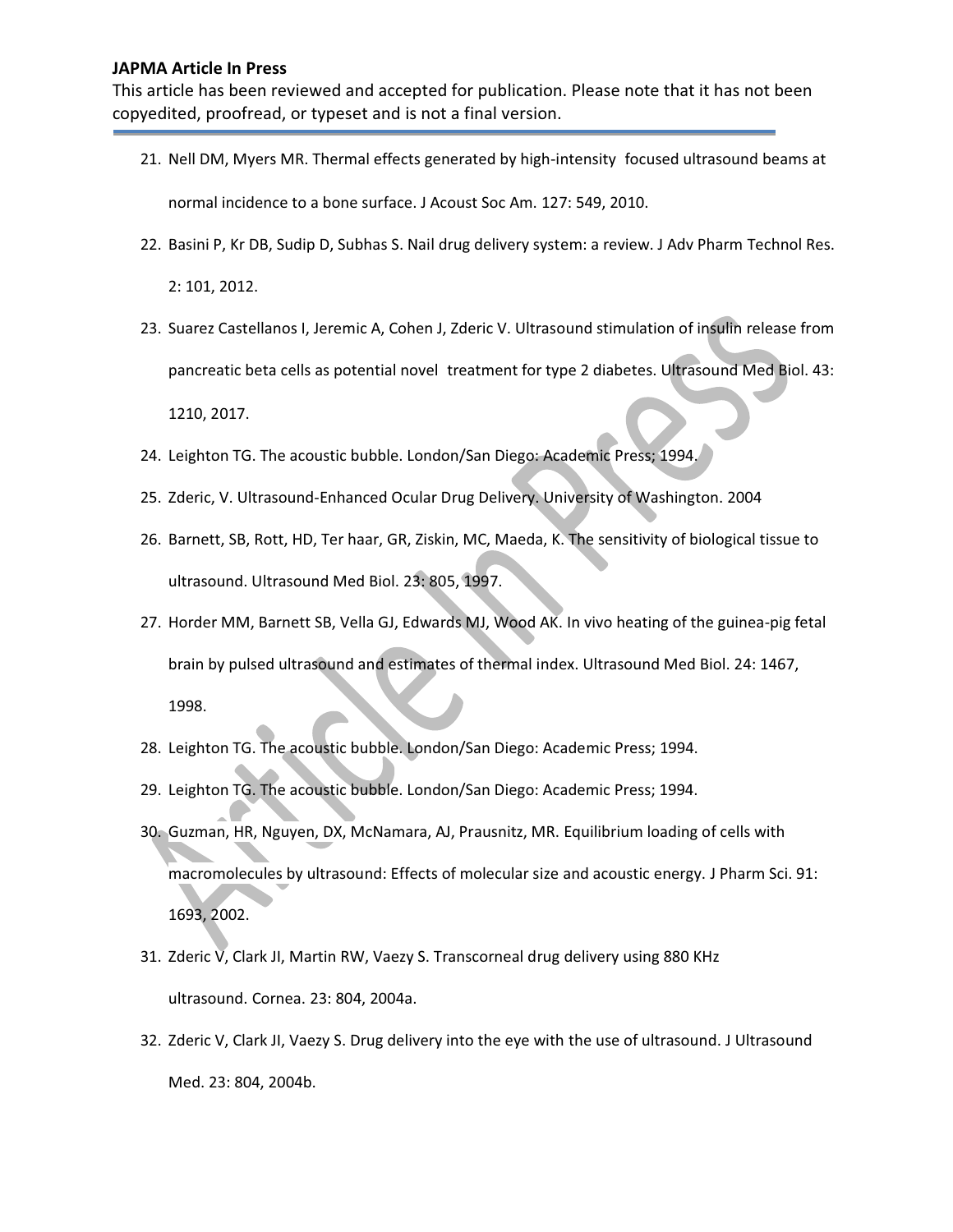This article has been reviewed and accepted for publication. Please note that it has not been copyedited, proofread, or typeset and is not a final version.

- 33. Abadi D, Zderic V. Ultrasound-mediated nail drug delivery system. J Ultrasound Med. 30: 1723, 2011.
- 34. Iwasawa A, Saito K, Mokudai T, Kohno M, Ozawa T, Niwano Y. Fungicidal action of hydroxyl

radicals generated by ultrasound in water. J Clin Biochem Nutr. 45: 204, 2009.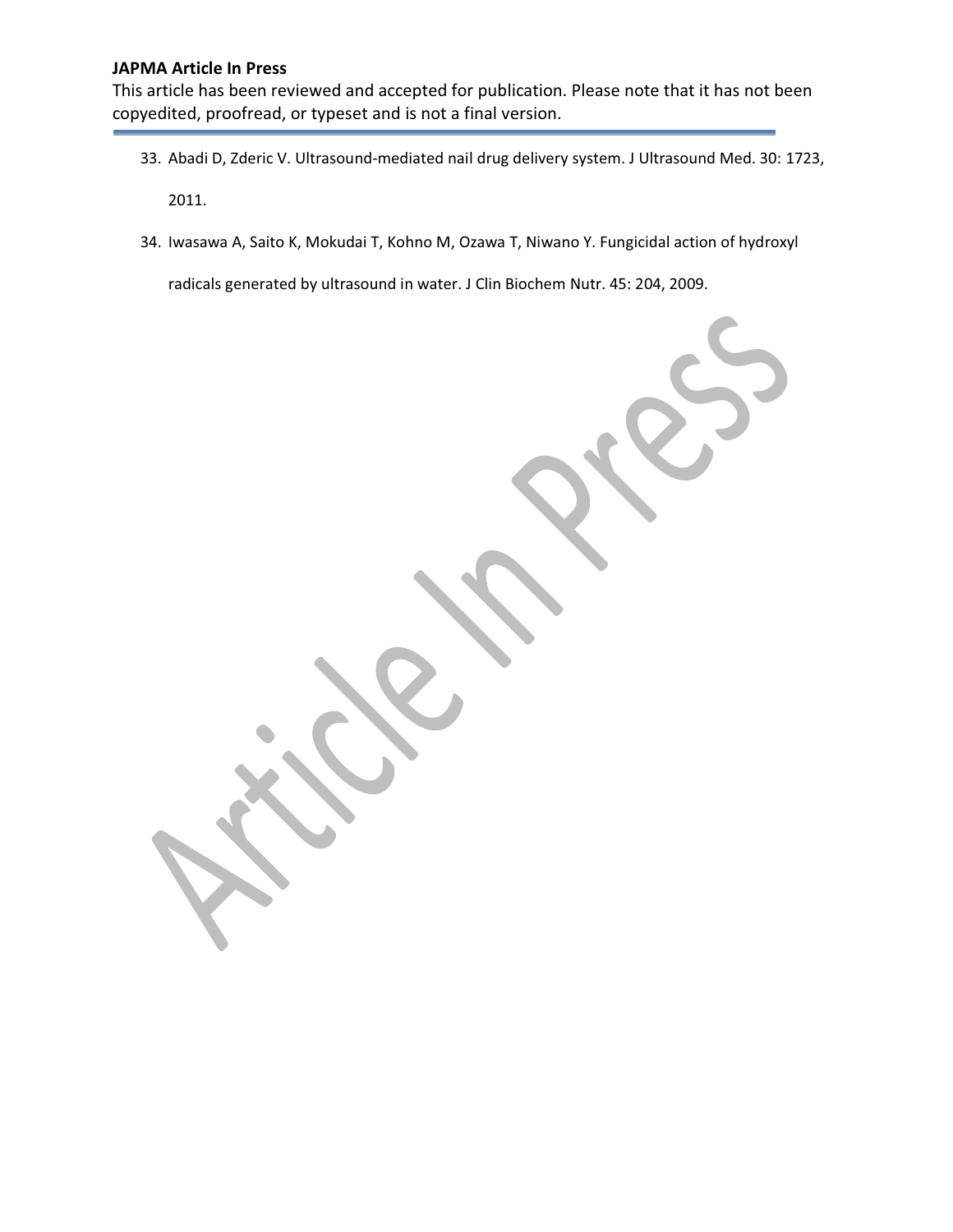This article has been reviewed and accepted for publication. Please note that it has not been copyedited, proofread, or typeset and is not a final version.

# **Table 1. Experimental Chart.**

|            | Diffusion | PZFlex       | Luminosity    | <b>Mechanistic Studies</b> |               |               |  |
|------------|-----------|--------------|---------------|----------------------------|---------------|---------------|--|
|            | Cell      | Experiments  | Experiments   | Cavitation                 |               | Streaming     |  |
|            |           |              |               | Stable                     | Inertial      |               |  |
| Type       | In vitro  | In silico    | In vitro      | In vitro                   | In vitro      | In vitro      |  |
| Nail       | Porcine   | N/A          | Onychomycotic | Onychomycotic              | Onychomycotic | Onychomycotic |  |
|            |           |              | Human         | Human                      | Human         | Human         |  |
| Frequency  | 0.4, 0.6, | $\mathbf{1}$ | $\mathbf{1}$  | $\mathbf{1}$               | $\mathbf{1}$  | $\mathbf{1}$  |  |
| (MHz)      | 0.8, 1    |              |               |                            |               |               |  |
| Exposure   | 5 min     | A. 1 min     | A. 1 min/100% | A. 1 min/100%              | A. 1 min/100% | A. 1 min/100% |  |
| Time &     | (100%)    | $(0-100%)$   | B. 3 min/50%  | B. 3 min/50%               | B. 3 min/50%  | B. 3 min/50%  |  |
| Duty Cycle |           | B.3 min      | C. 5 min/50%  | C. 5 min/50%               | C. 5 min/50%  | C. 5 min/50%  |  |
|            |           | $(0-100%)$   |               |                            |               |               |  |
|            |           | C. 5 min     |               |                            |               |               |  |
|            |           | $(0-100%)$   |               |                            |               |               |  |
|            |           |              |               |                            |               |               |  |
|            |           |              |               |                            |               |               |  |
|            |           |              |               |                            |               |               |  |
|            |           |              |               |                            |               |               |  |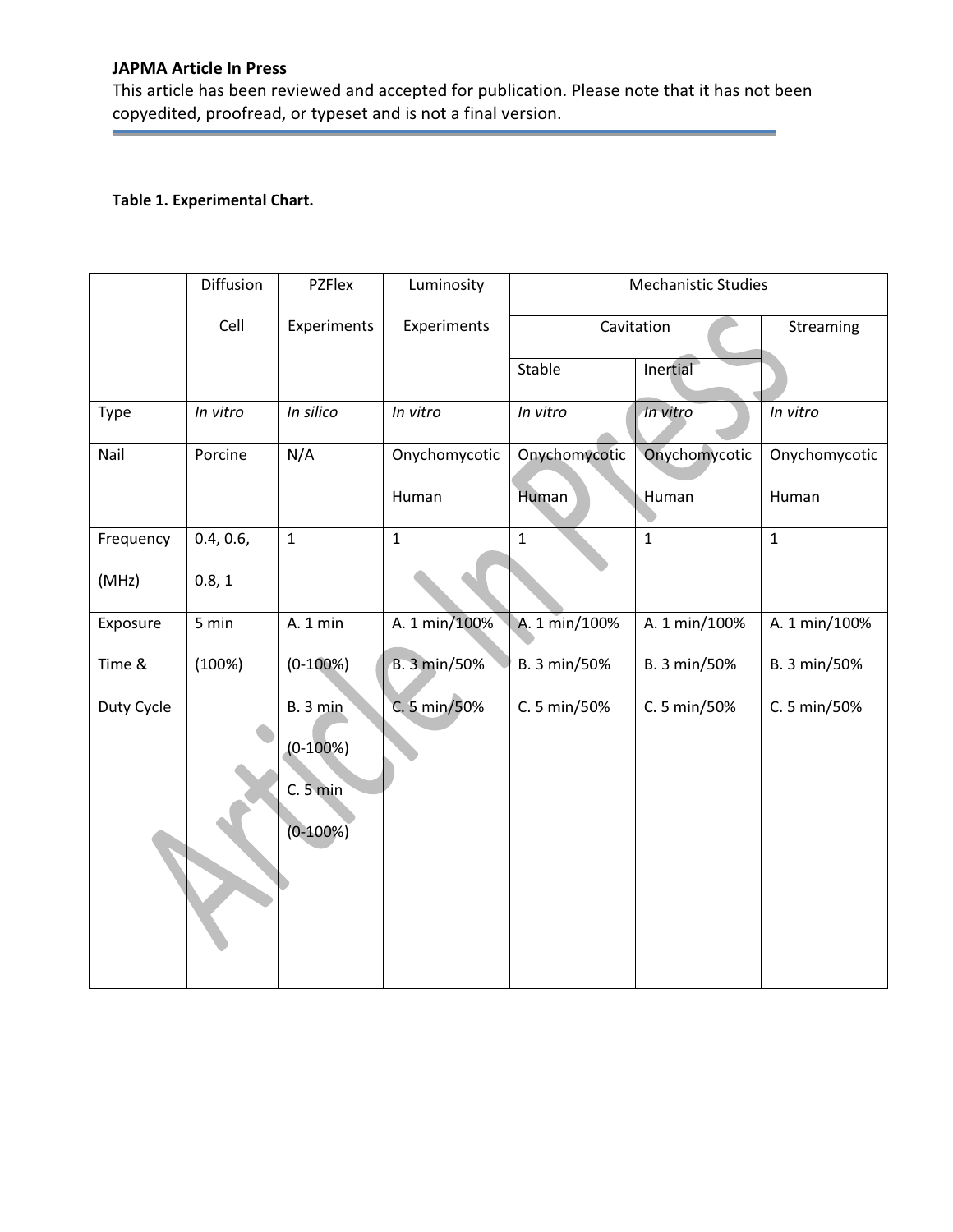This article has been reviewed and accepted for publication. Please note that it has not been copyedited, proofread, or typeset and is not a final version.

# **Table 2. Tissue Properties**

 $\lambda$ 

| <b>Structure</b> | Speed of | Specifi Heat | Thermal      | Density               | Acoustic    | Thickness |
|------------------|----------|--------------|--------------|-----------------------|-------------|-----------|
|                  | sound    | (J/kg/K)     | Conductivity | (kg/cm <sup>3</sup> ) | Attenuation | (mm)      |
|                  | (m/s)    |              | W/mK         |                       | (dB/cm/MHz) |           |
| Nail             | 2549     | 1680         | 0.291        | 1270                  | 1.83        | 0.6       |
| Skin             | 1537     | 3391         | 0.293        | 1093                  | 0.293       | 0.5       |
| Subcutaneous     | 1477     | 2348         | 0.21         | 911                   | 0.61        | 3.5       |
| <b>Tissue</b>    |          |              |              |                       |             |           |
| Bone             | 2405     | 2274         | 0.29         | 1330                  | 4.07        | 5.1       |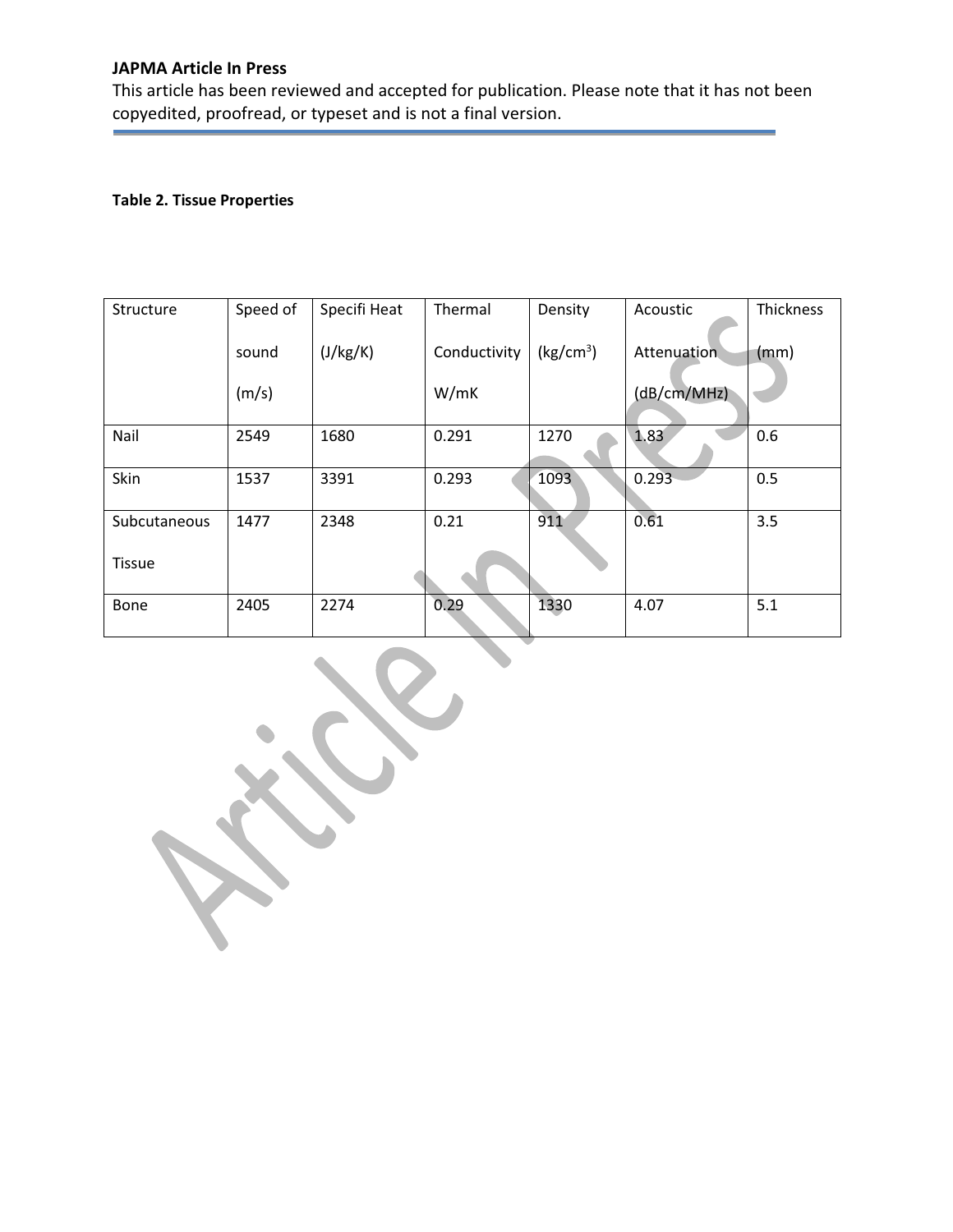Fig 1. Diffusion Cell: Ciclopirox diffusion cell experimental design. Receiving compartment was filled with ethanol and donor compartment was filled with Ciclopirox while magnetic spinner was spun at 450 RPM as nail was sonicated.

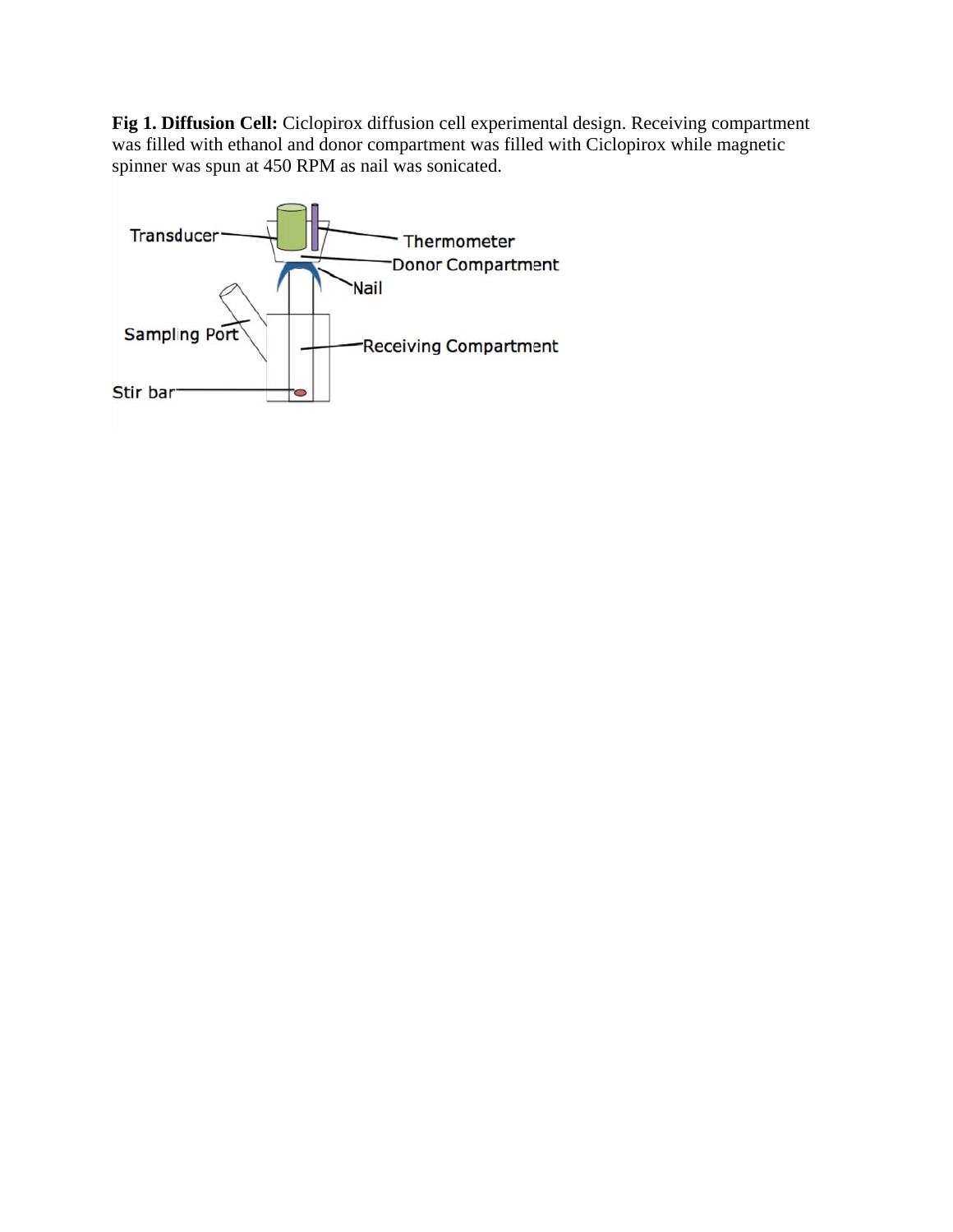Fig 2. Luminosity Setup: Luminosity Experiment experimental design. Nail was sonicated in blue dye at set distance from the ultrasound transducer. Nail was placed on acoustic absorber.

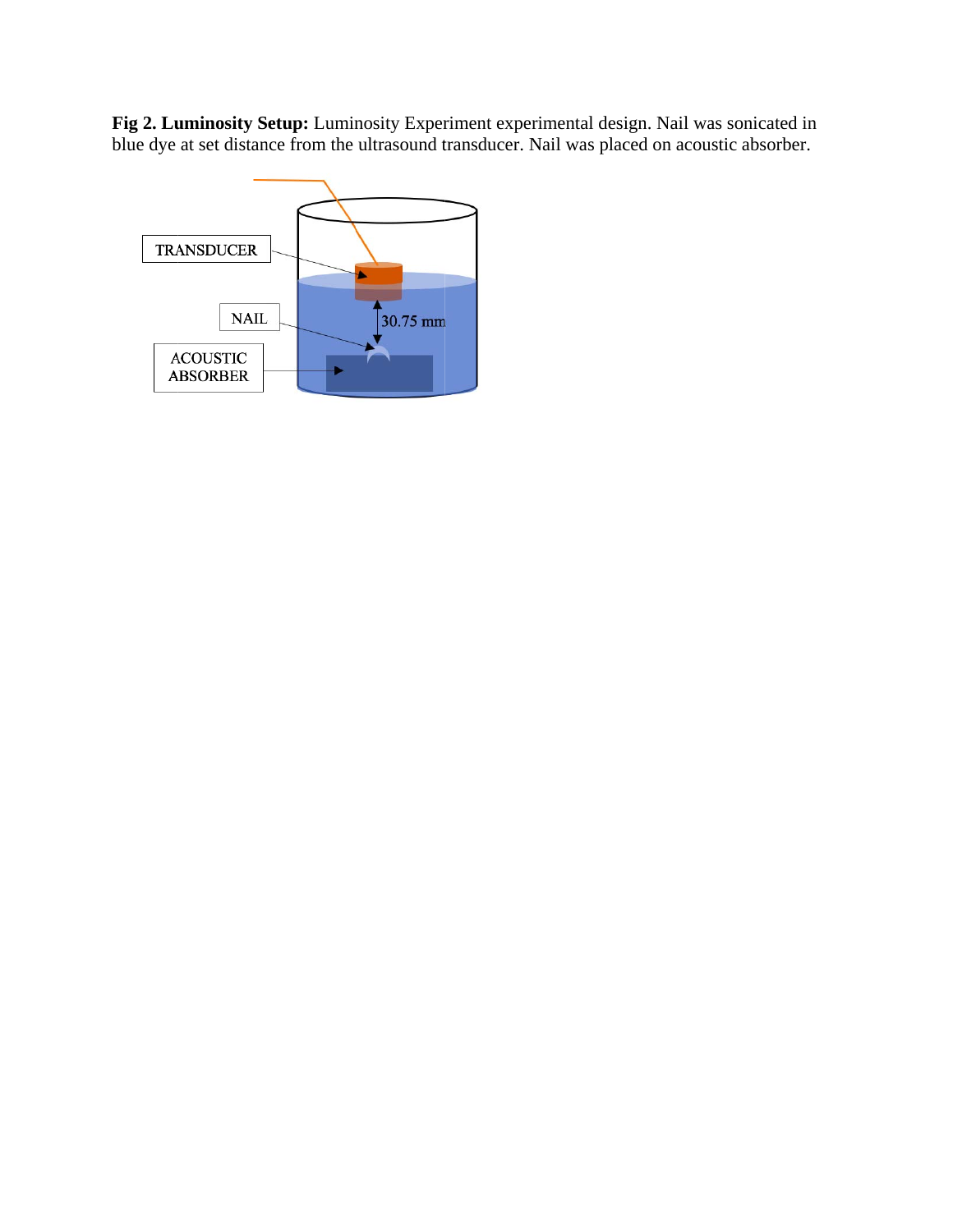Fig 3. Cavitation Experimental Design A) With Nail B) Without Nail: Cavitation Experiment experimental design. Acoustic Absorber (+/- Nail) was placed in water bath at set distance from an ultrasound transducer. The PCD was set to intersect the path of ultrasound.

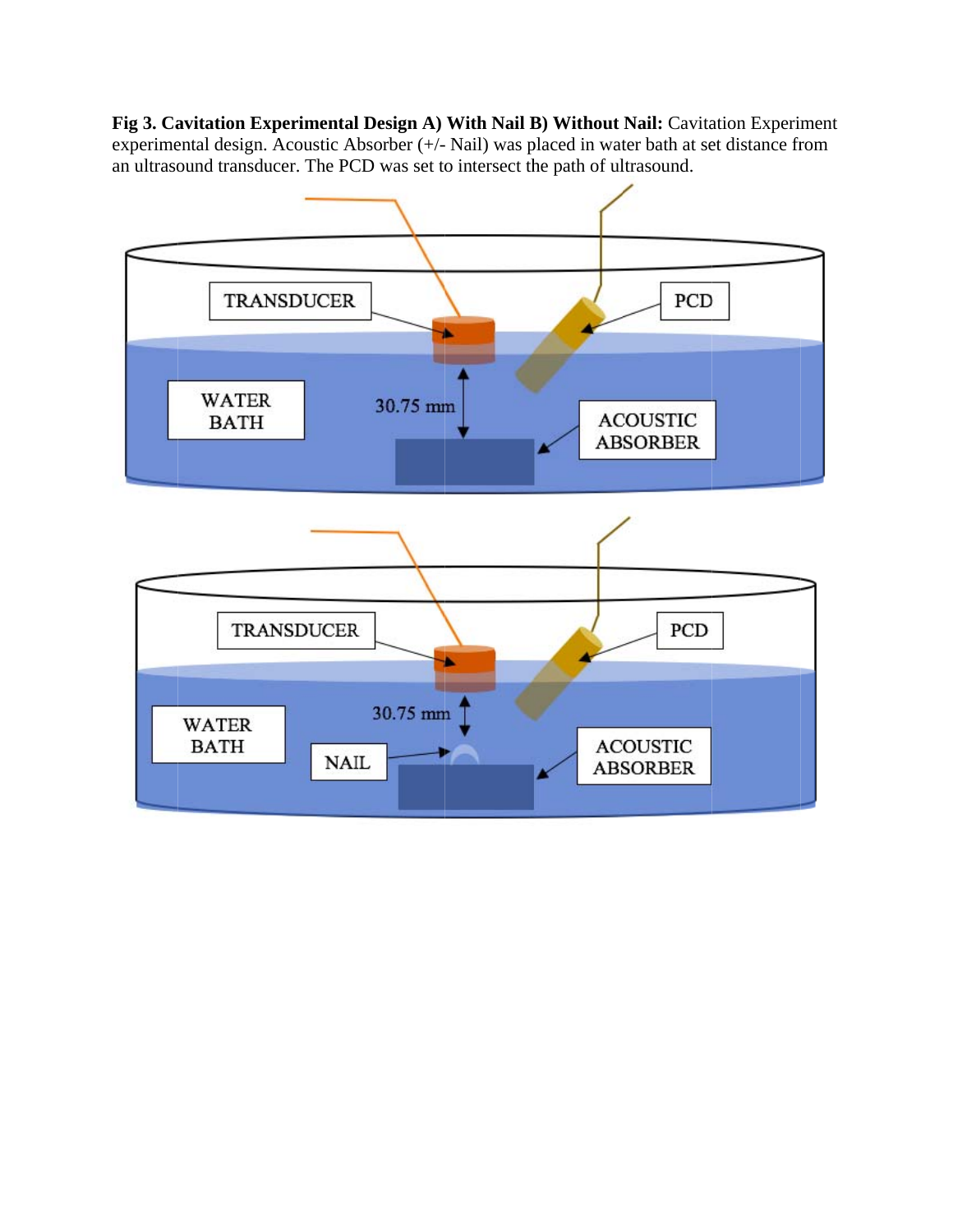Fig 4. Streaming Setup: Streaming Experiment experimental setup. Nail was first placed in saline at set distance from ultrasound transducer. Nail was then moved into blue dye for set amount of time with no sonication.

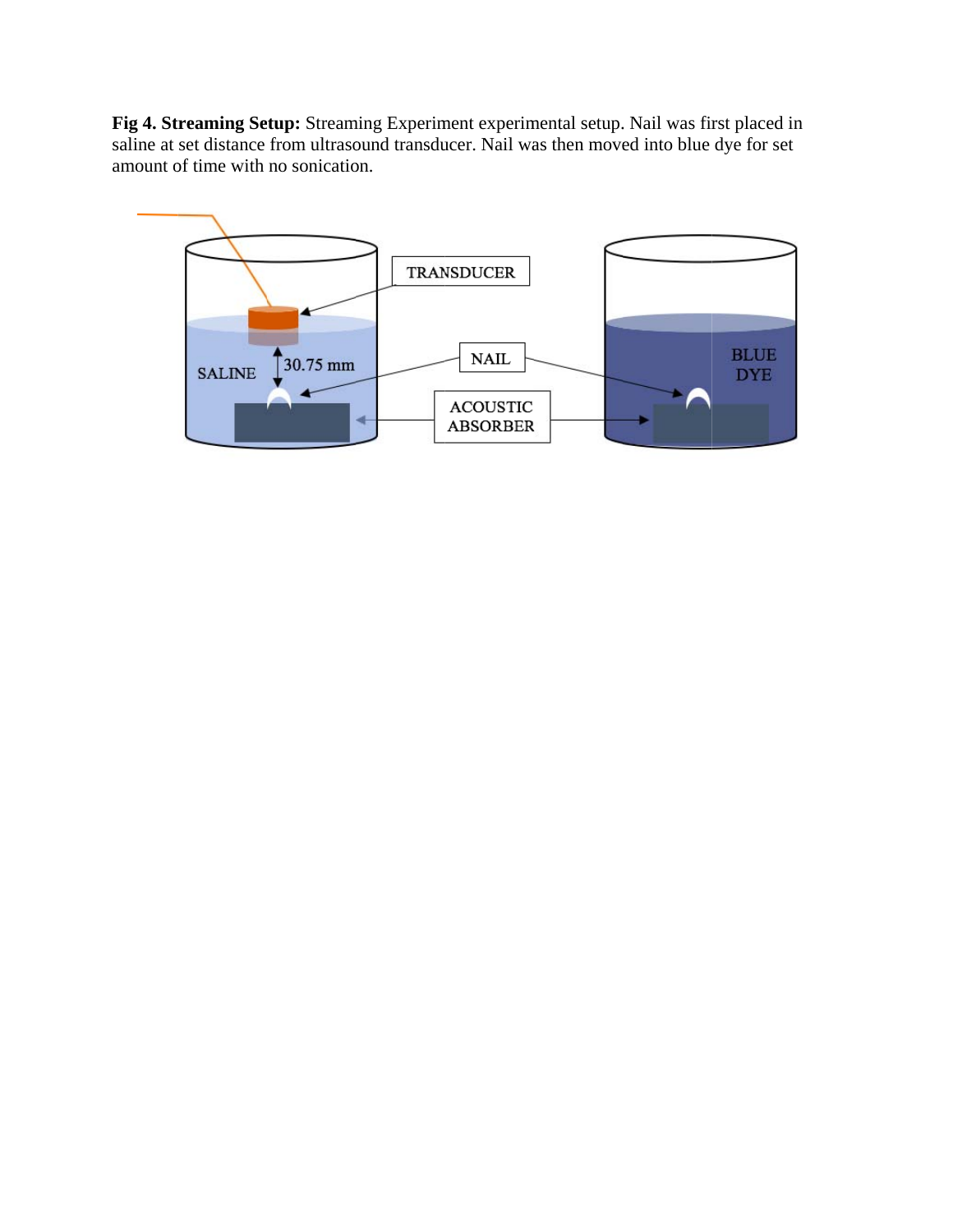**Fig 5. Diffusion Cell Results:** Dilution of receiving compartment as function of ultrasonic frequency. Dilution was determined by performing spectrophotometry on the receiving compartment of the diffusion cell after treatment.

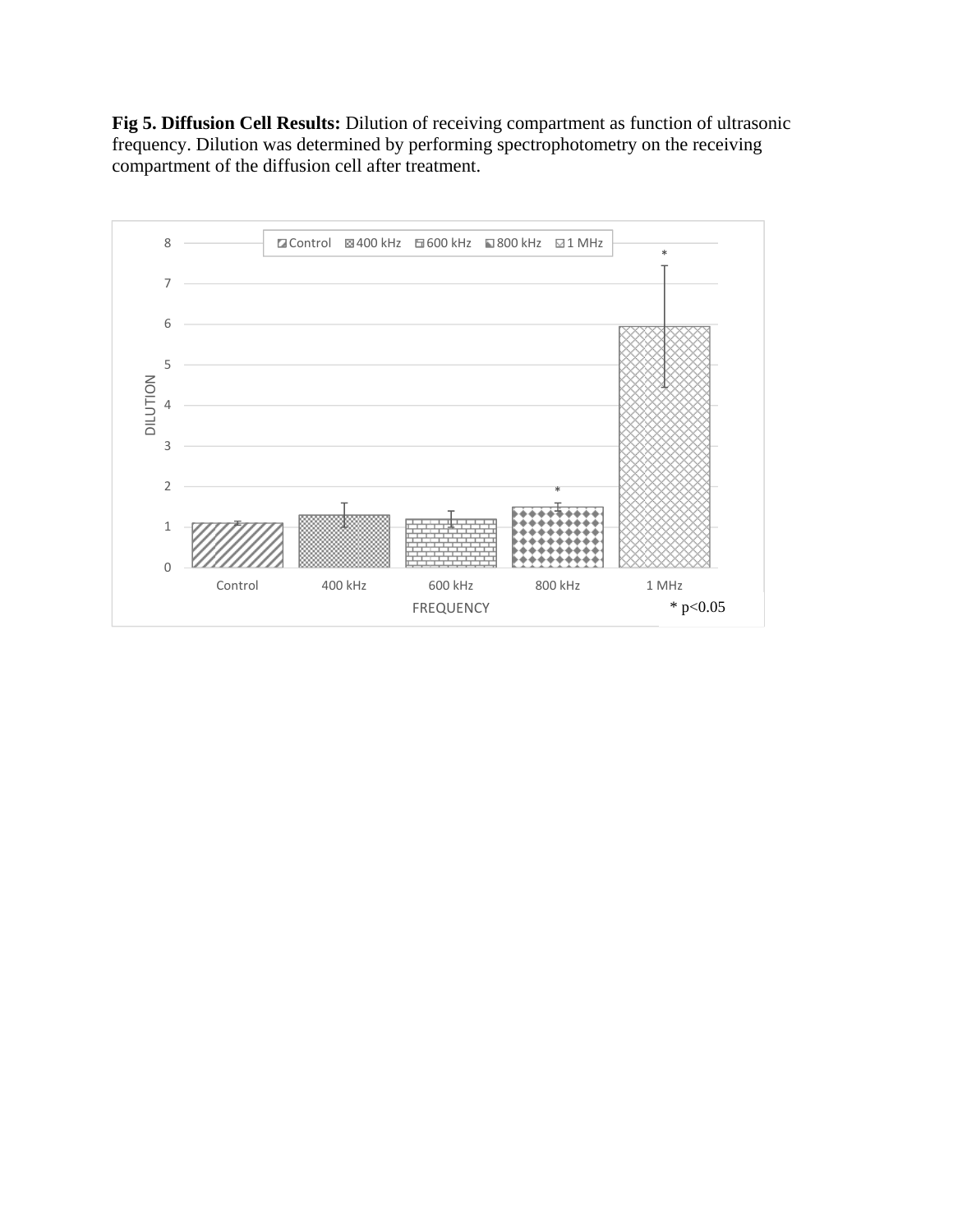**Fig 6. PZFlex Pulsing Results:** Temperature increase in toe as a function of pulsing in 1 min, 3 min and 5 min of applied ultrasound. Temperature increase is compared to BMUS and AIUM limits, which are plotted in orange and gray, respectively.

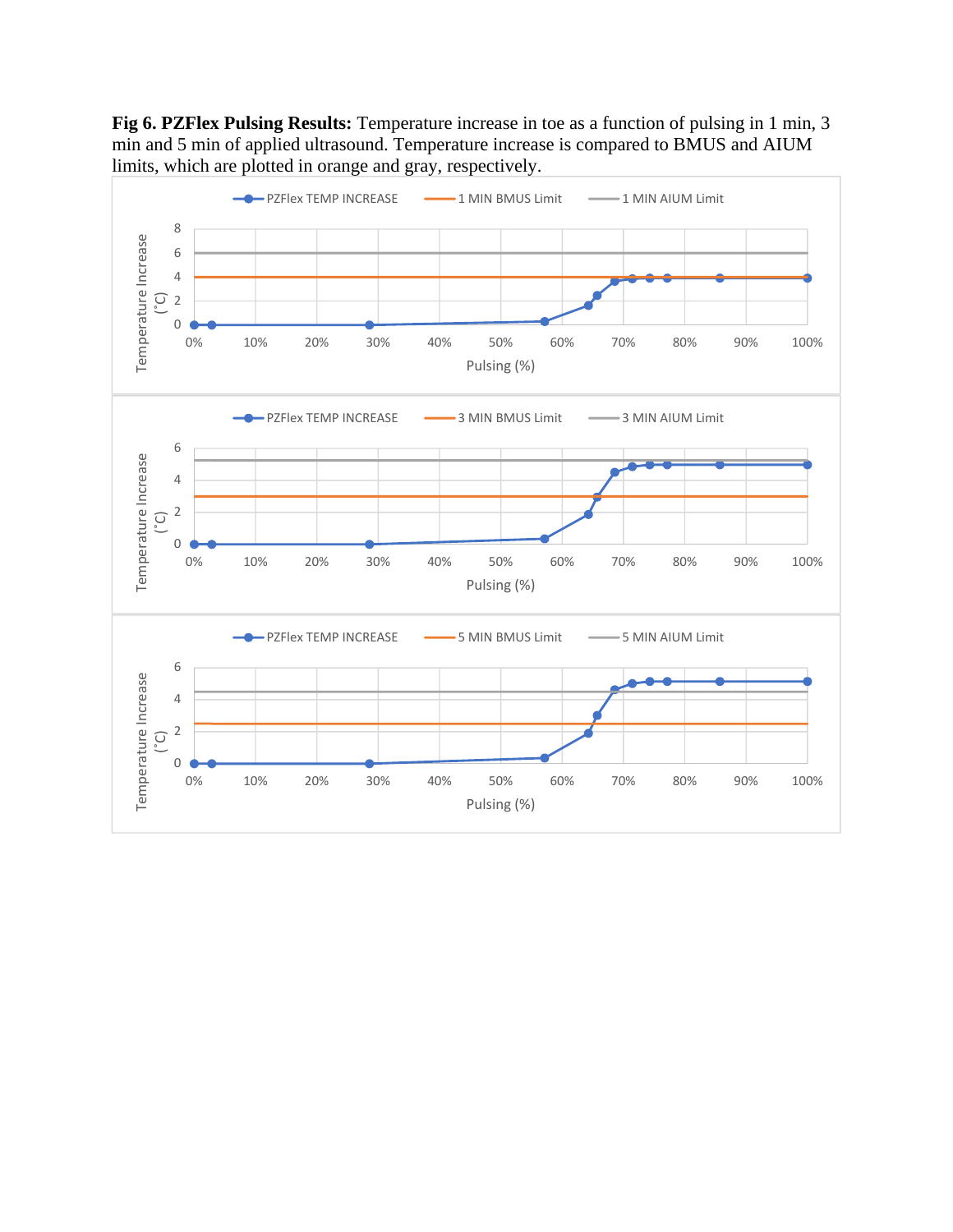**Fig 7. Luminosity Results:** Luminosity value as a function of experimental parameter (both time and pulsing). Luminosity value was found by taking cross section of nail and finding average brightness and therefore permeation through the nail.

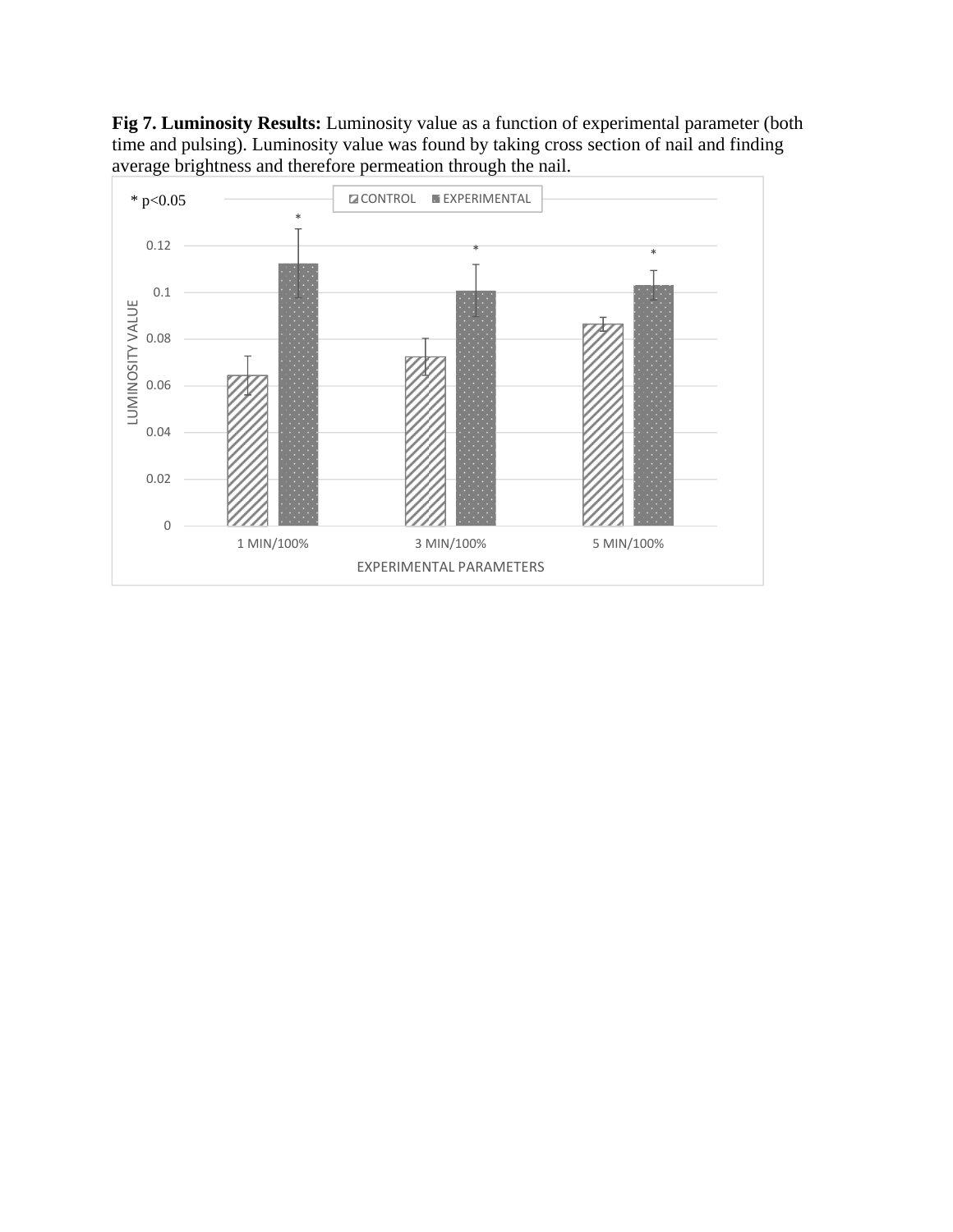Fig 8. Stable Cavitation Results: Stable cavitation results. Plots show sub-harmonic, ultraharmonic (red) and harmonics (green) of the frequency spectrums obtained for three parameters both with and without nail. Results were obtained using a PCD.

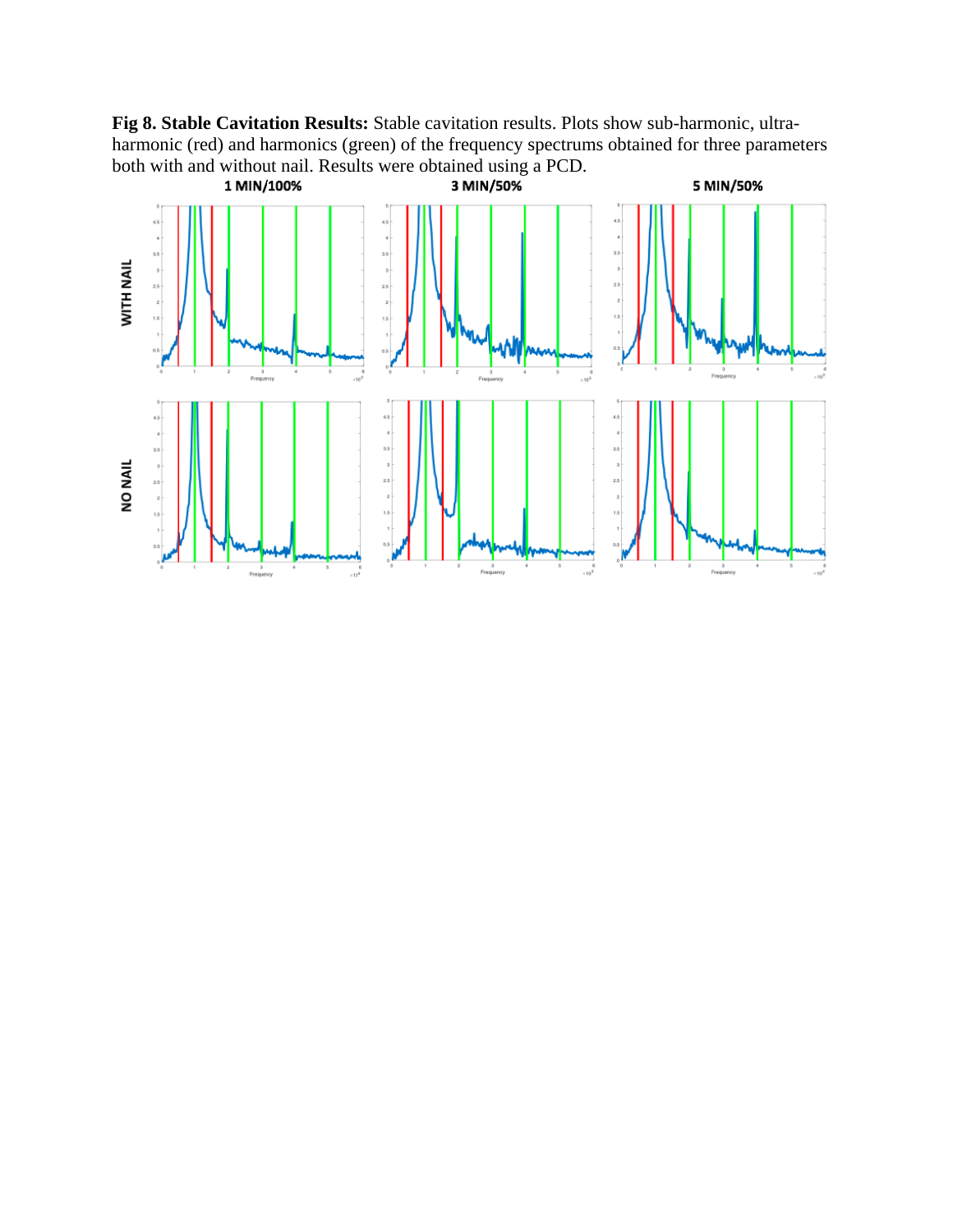**Fig 9. Inertial Cavitation Results:** Inertial cavitation value as a function of experimental parameter (both time and pulsing). Inertial Cavitation Value was obtained by integrating the frequency spectrum found using a PCD at the various parameters.